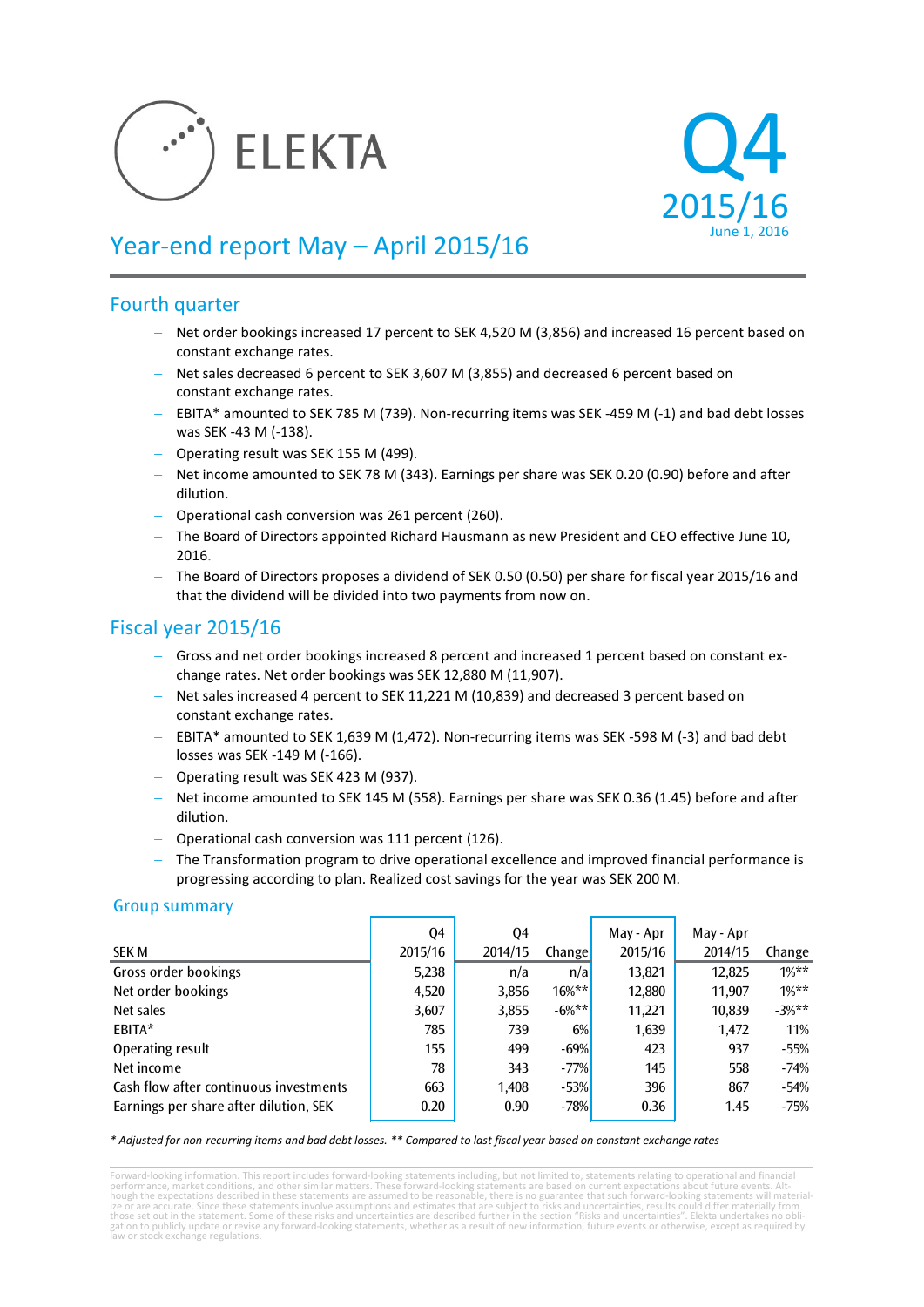# Transformation program targets and outlook

The Transformation program, announced in June 2015, is progressing according to plan. The transformation has the objective of creating leaner and more efficient operations with improved profitability and an increased focus on cash flow. It also includes actions to strengthen customer services and innovation capacity with focus on time to market.

The targets for the Transformation program are:

- − To reach an EBITA margin of 20 percent in fiscal year 2017/18.
- − To realize cost reductions of SEK 700\* M with full effect from 2017/18. Cost savings in 2015/16 were SEK 200 M.
- − To maintain net working capital to sales below 5 percent.
- To implement a more efficient produce-to-order process in order to further reduce inventory levels. This requires a temporary reduced production and shipment volume, with a one-off negative revenue impact estimated at about SEK 500 M in the first half of fiscal year 2016/17. As a consequence, Elekta expects a weak result during the first half of fiscal year 2016/17.
- − Additional expected costs related to the transformation are estimated to be approximately SEK 300 M and will be charged as a non-recurring item during fiscal 2016/17.

Going forward, Elekta will not provide a net sales outlook, but continue to provide targets for the transformation program and describe performance as well as quarterly updates on current market dynamics – geographically as well as on progress for new technology. Market share development by region will be presented twice a year.

\* Base year 2014/15, excluding currency effects.

Forward-looking information. This report includes forward-looking statements including, but not limited to, statements relating to operational and financial<br>performance, market conditions, and other similar matters. These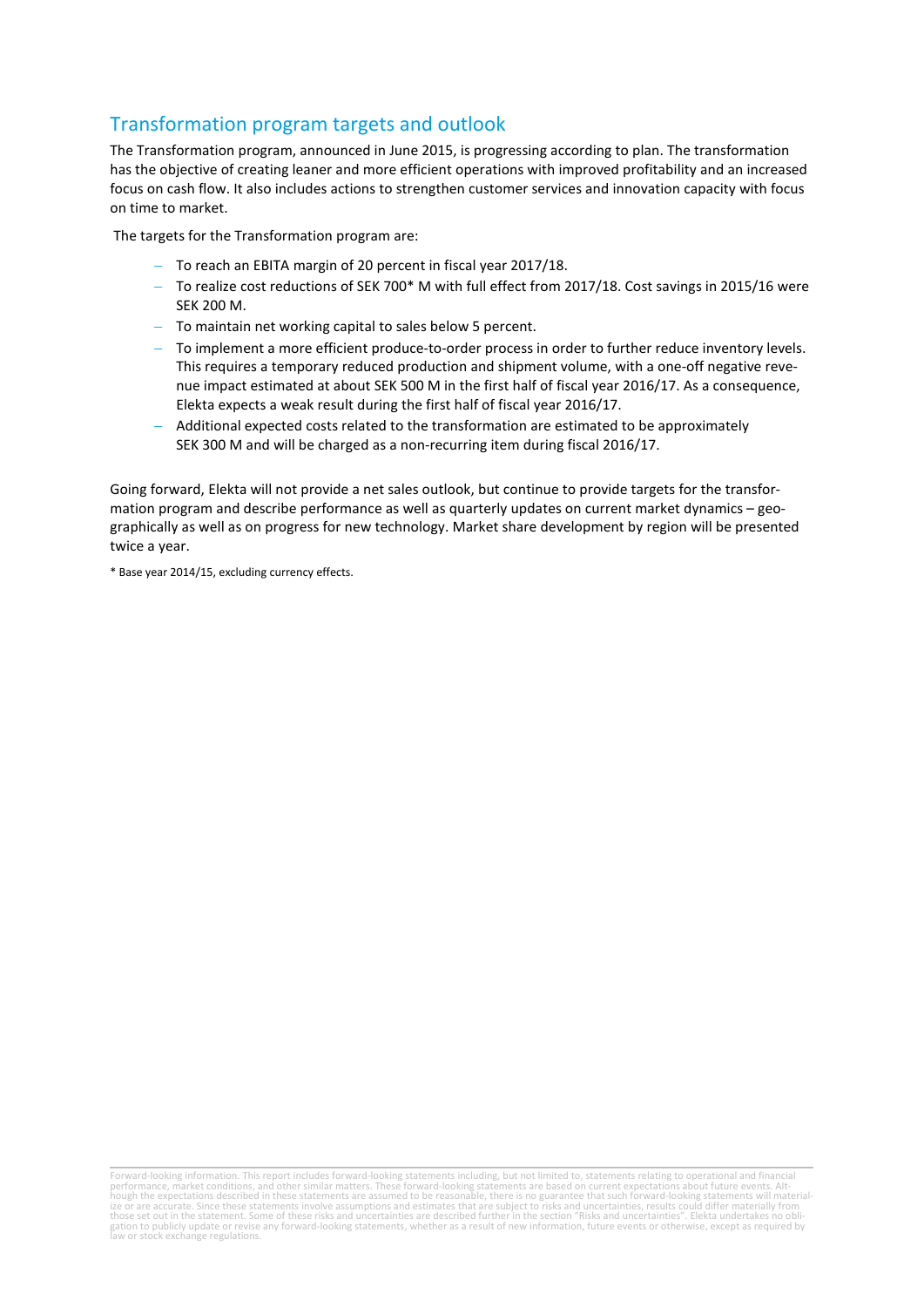

# President and CEO comments

*Large strategic wins in all regions, resulted in strong orders for the fourth quarter 2015/16. Cost savings and activities realized from our transformation contributed to an improved EBITA-margin and lower net working capital.*

#### Large strategic wins

We delivered strong order growth in the fourth quarter, driven by several large strategic wins. These include MD Anderson and InnerPacific Alliance for Cancer Care in the US and NHS Supply Chain in the UK. In region Asia Pacific, we signed a major collaboration with GenesisCare. Despite difficult and challenging market conditions, particularly in emerging markets, we experienced a healthy demand for linear accelerators, including Versa HD™, as well as good momentum in the service business. In total, and from a relatively easy comparison last year, net order bookings increased 16\* percent in the fourth quarter.

Gross order bookings totaled SEK 13.8 billion in fiscal year 2015/16, up 8 percent in SEK and 1 percent based on constant exchange rates. In region Europe, Middle East and Africa, gross orders improved in the fourth quarter and were flat for the fiscal year, increasing by 3 percent in SEK. North and South America grew by 2\* percent and 12 percent in SEK and Asia Pacific by 1\* percent and 10 percent in SEK.

#### Good momentum in service business

It has been an intensive year of change and implementation of our Transformation program. In line with our expectations, net sales decreased slightly by 3\* percent for the fiscal year or increased by 4 percent in SEK. Our service business grew by 11\* percent, which reflects the execution of our strategy to drive service sales. The good performance in our service business in combination with realized cost savings, drove the improvement in the EBITA-margin\*\*, which increased by one percentage point to 14.6 percent. In total, EBITA\*\* increased by 11 percent to SEK 1,639 M compared to last year.

#### Net working capital ratio ahead of target

We have reached our target of a net working capital to sales ratio below 5 percent. Operational cash conversion was 111 percent (126). Cash flow was below plan in Asia Pacific due to longer lead times for payments. We continue to focus on working capital reduction and we expect cash flow to improve in the next fiscal year.

#### Transformation progressing according to plan

Our transformation is progressing according to plan. It will secure improved profitability and performance, as well as leaner and more efficient operations and will enable us to maximize our ability to innovate and provide the best solutions for our customers and their patients. By the end of fiscal year 2015/16, we had realized cost savings of SEK 200 M. We are confident of reaching our target of reduced costs of SEK 700 M in total, achieving an EBITA margin of 20 percent for fiscal year 2017/18.

We have begun to implement our produce-to-order process to reduce costs, lower net working capital and to improve cash flow. This is expected to result in a one-off negative revenue effect of SEK 500 M and, consequently, we expect a weak result during the first half of fiscal year 2016/17.

#### Leading innovation for improved care

We continue to strengthen our innovation organization, and from May 1, 2016, all R&D activities have been brought together in one function under a new Chief Technology Officer. The highest priority is to drive growth through meaningful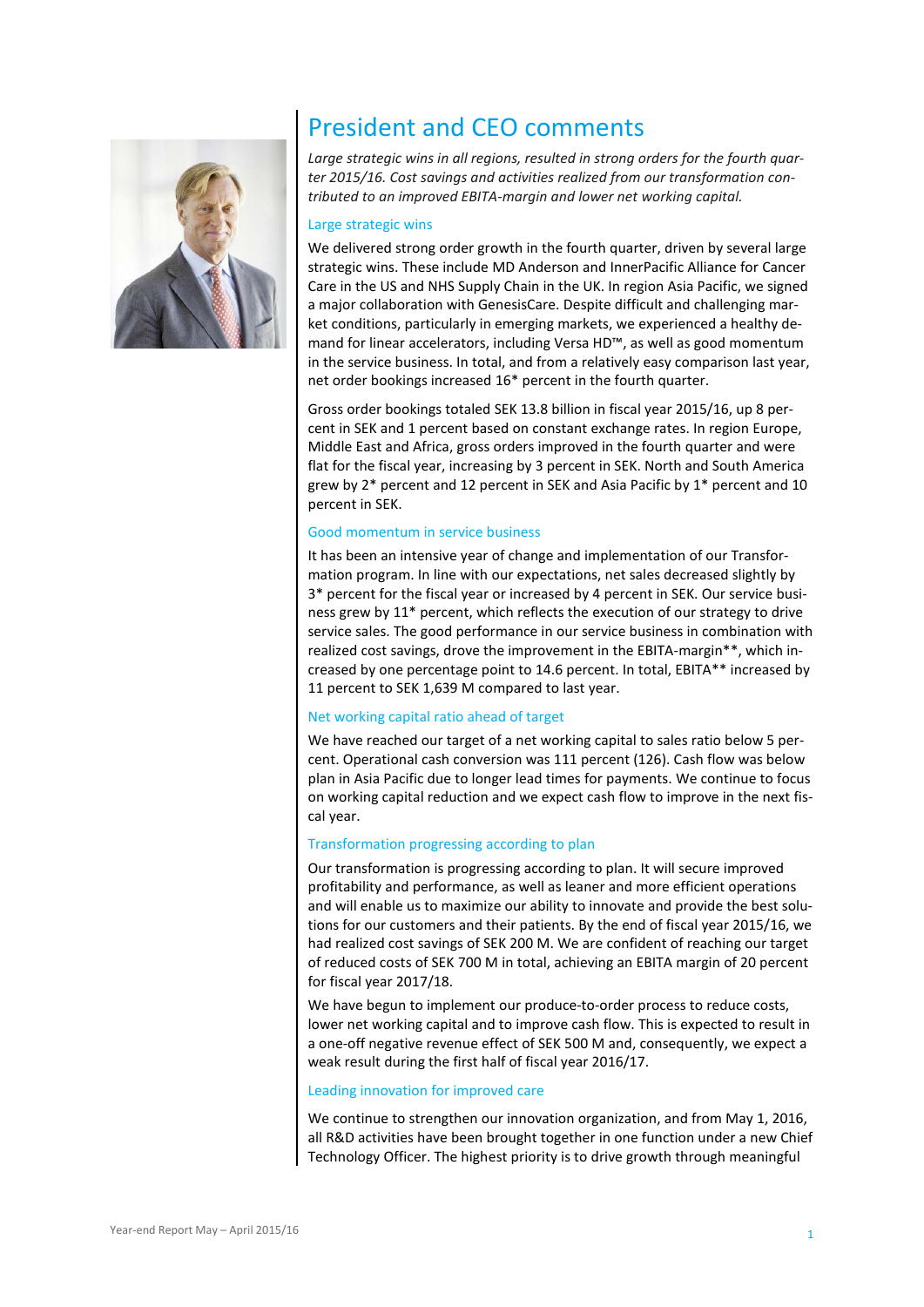innovations while we continue to strengthen our service and support organization as well as customer satisfaction.

We are confident that our significant investments in product development will strengthen our future growth. Our image guided radiation therapy project, MRlinac, continue to receive a lot of interest and attention, and is on track for commercialization during calendar year 2017. We have so far installed non-clinical systems at three consortium research sites and the four remaining members will receive their systems during calendar year 2016.

We continue to drive innovation and strengthen our offering and service in all product areas. We launched Leksell Gamma Knife® Icon™, which now have received regulatory approval in Japan, and saw orders improve during the fourth quarter. A milestone was recently reached, as the millionth patient received treatment with Leksell Gamma Knife. The very successful 18th Leksell Gamma Knife Society Meeting was held in Amsterdam in May. We receive great feedback from customers who use Leksell Gamma Knife Icon clinically – including oncology departments that are now able to provide the most precise, safe and proven solution for stereotactic radiosurgery and stereotactic radiotherapy for brain tumors.

Within software, we have launched a new version of Monaco, with up to four times faster calculation speed and industry-leading precision.

We had a good year in Brachytherapy. Growth in order bookings was strong and we launched new solutions such as Venezia™, a universal applicator for treating advanced gynecological cancer.

Right now we are changing many processes and how we work in Elekta. While doing this, it's important that we maintain the right perspective: the market we serve is focused on human beings – the patients – whose lives we can affect positively. Our commitment, our enthusiasm and motivation to develop and improve the way cancer and brain disorders are treated is stronger than ever.

I would like to thank all colleagues for their contribution and support to successfully drive our transformation. And I'd like to welcome Elekta's new President and CEO, Richard Hausmann, who will take over as of June 10. Richard has nearly three decades of experience in the medical device industry and a solid track record of bringing clinical innovations to the global health care market.

Tomas Puusepp President and CEO

*\*Based on constant exchange rates*

*\*\*Before non-recurring items and bad debt losses*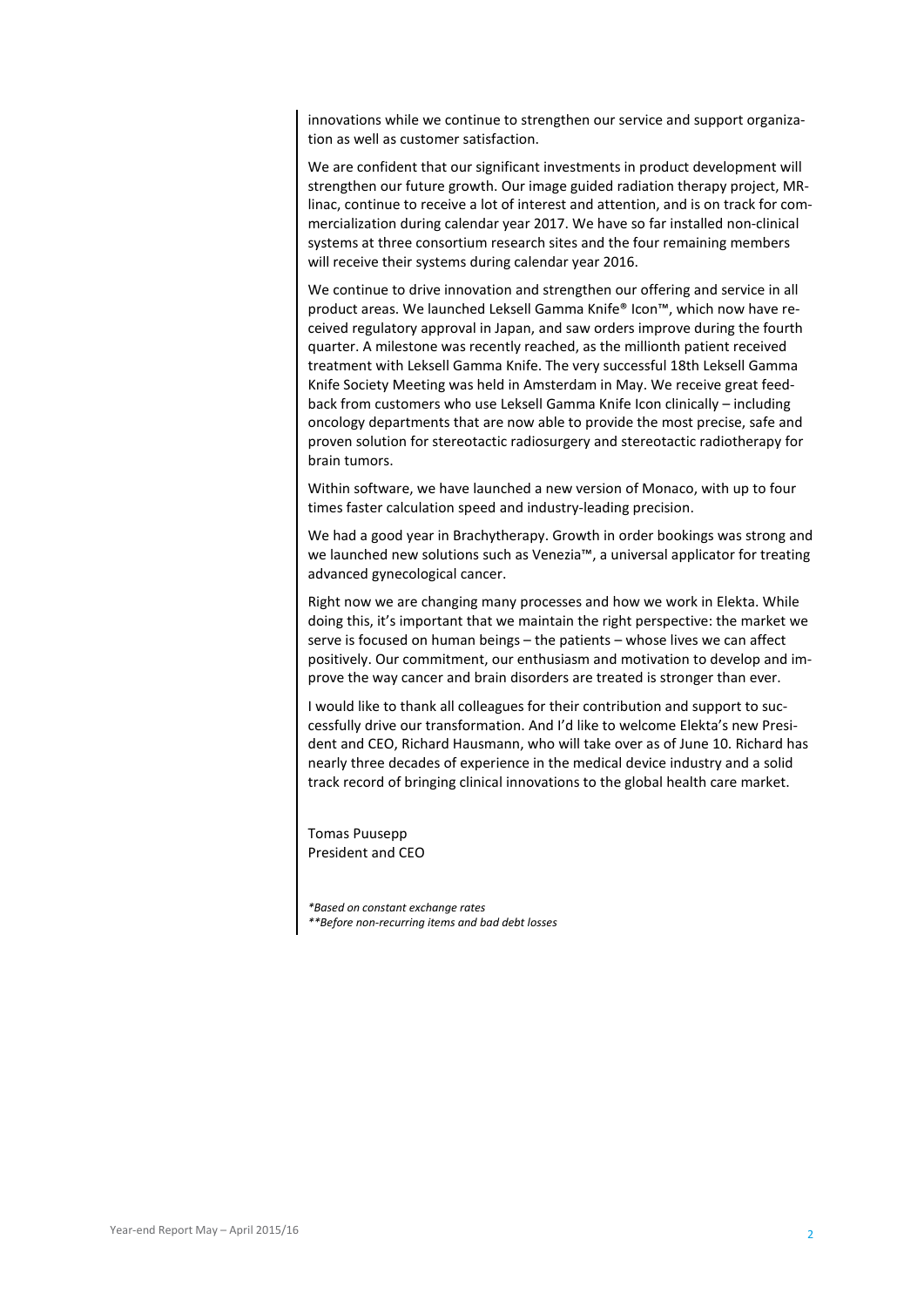*Presented amounts refer to the fiscal year 2015/16 and amounts within parentheses indicate comparative values for the equivalent period last fiscal year unless otherwise stated.*

# Order bookings and order backlog



Gross order bookings increased 8 percent to SEK 13,821 M (12,825) and 1 percent based on constant exchange rates

#### Gross order bookings

|                              | Q4      | Q3      | Q2      | Q1               | May - Apr | May - Apr |
|------------------------------|---------|---------|---------|------------------|-----------|-----------|
| <b>SEK M</b>                 | 2015/16 | 2015/16 | 2015/16 | 2015/16          | 2015/16   | 2014/15   |
| North & South America        | 1.787   | 1.022   | 1.153   | 992              | 4.954     | 4.436     |
| Europe, Middle East & Africa | 2,001   | 818     | 1,269   | 736 <sup> </sup> | 4.824     | 4,700     |
| Asia Pacific                 | 1.450   | 776     | 976     | 841              | 4.043     | 3,689     |
| Group                        | 5,238   | 2.616   | 3,398   | 2,569            | 13,821    | 12.825    |

Net order bookings increased 8 percent to SEK 12,880 M (11,907). Based on constant exchange rates net order bookings increased by 1 percent.

#### Net order bookings

|                              | Q4      | Q4      |                     |         | May - Apr   May - Apr |       |
|------------------------------|---------|---------|---------------------|---------|-----------------------|-------|
| <b>SEK M</b>                 | 2015/16 | 2014/15 | Change <sup>*</sup> | 2015/16 | 2014/15 Change*       |       |
| North & South America        | 1,602   | 1.397   | <b>15%</b>          | 4.644   | 3.952                 | 7%    |
| Europe, Middle East & Africa | 1,723   | 1,235   | <b>38%</b>          | 4.499   | 4.470                 | $-2%$ |
| Asia Pacific                 | 1.195   | 1.224   | $-5%$               | 3.737   | 3.485                 | $-1%$ |
| Group                        | 4,520   | 3.856   | 16%                 | 12.880  | 11.907                | 1%    |

*\* Compared to last fiscal year based on constant exchange rates.*

Order backlog was SEK 18,239 M, compared to SEK 17,087 M on April 30, 2015. Orders that are cancelled or not expected to materialize as planned are removed from the order backlog. Total backlog adjustments amounted to SEK 941 M (918). Order backlog is converted at closing exchange rates which resulted in a negative translation difference of SEK 511 M for the year. According to the current delivery plan, the current order backlog is expected to be revenue recognized as follows: 37 percent in 2016/17, 23 percent in 2017/18 and 40 percent thereafter.

# Regional development

#### *North and South America*

Gross order bookings increased 12 percent during the year and 2 percent based on constant exchange rates. During the fourth quarter Elekta received large orders from MD Andersson as well as from InnerPacific Alliance for Cancer Care.

In the US, the replacement market is stable and investments in replacing the installed base of radiation therapy equipment continue. Market growth is primarily driven by services. Consolidation of the hospital industry continues, resulting in increasingly comprehensive solutions and large-scale projects. In the US, the share of linear accelerator orders during the year was greater than our share of the installed base.

South American markets were affected by weak economic development and depreciating currencies. In Brazil, which was seriously impacted, Elekta's order bookings had negative growth for the year. Elekta's performance in other Latin American markets, such as Argentina and elsewhere, was good.

Net sales in the region increased 10 percent during the year and decreased by 1 percent based on constant exchange rates.



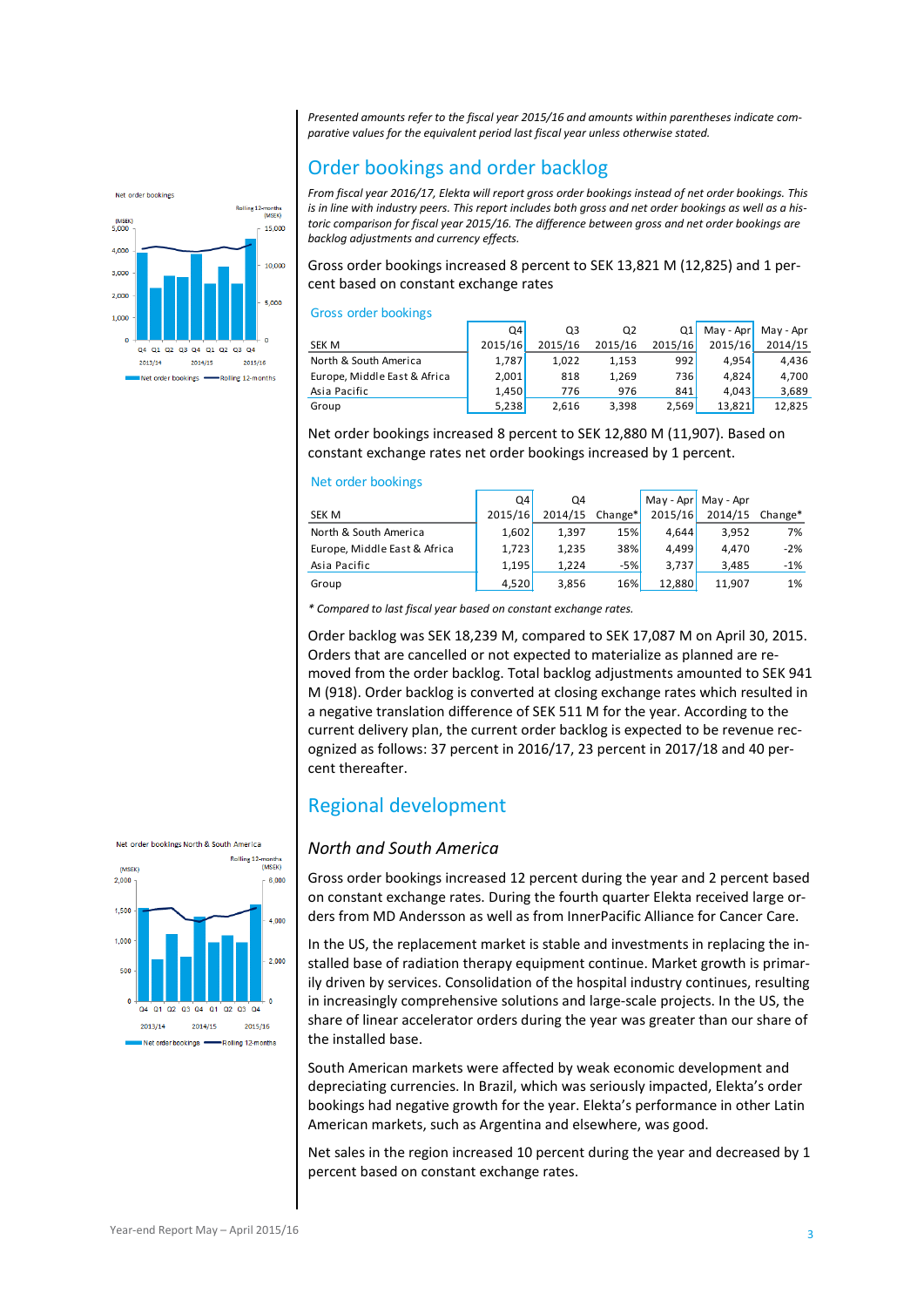Aftermarket sales grew in the region, as did services and software, while sales for Leksell Gamma Knife declined. Net sales declined in the fourth quarter due to low delivery volumes to Latin America.

The contribution margin increased to 32 percent (30) for the fiscal year, mainly as a result of improved product mix and favorable currency effects.

#### *Europe, Middle East and Africa*

Gross order bookings increased 3 percent during the year and were flat based on constant exchange rates.

Regional growth recovered in the fourth quarter driven by a number of strategic wins such as NHS Supply Chain and Leeds Cancer Centre in the UK and a large order in Turkey. Approximately 50 percent of the market for linear accelerators are systems to new clinics or capacity expansion in existing cancer centers. Sales of new systems are generally more volatile than replacement business. Performance for the year varied with good growth in the UK, France and Poland while order bookings in Germany and Russia were weak.

Net sales in the region decreased 5 percent during the year and 6 percent based on constant exchange rates. Services grew 9 percent based on constant exchange rates. Fourth quarter net sales were affected by lower delivery volumes in Eastern Europe and Russia.

The contribution margin amounted to 24 percent (27). The decline was related to weak deliveries and bad debt losses, mainly in Russia.

### *Region Asia Pacific*

Gross order bookings increased 10 percent in the year and 1 percent based on constant exchange rates. Performance was mixed geographically. Development in China and Japan was flat. In China, the ambition of the government is to expand affordable cancer care, but market growth leveled off during the year. In addition, increased regulatory requirements for hospitals prolonged delivery and payment cycles. Despite the negative market development in Japan, Elekta strengthened its market share there. In Australia order bookings declined due to a challenging comparison from last year while South East Asia started to improve and showed good growth.

Net sales increased 6 percent during the year and decreased 2 percent based on constant exchange rates. Growth in net sales was strong in Australia, while net sales in Japan and South East Asia declined. Net sales in China declined slightly, mainly due to lower delivery volumes of Leksell Gamma Knife. Services developed well during the year and contributed to the positive sales growth in the fourth quarter.

Contribution margin from the region amounted to 27 percent (23) for the year. The increase was mainly attributable to an improved product mix and currency effects.



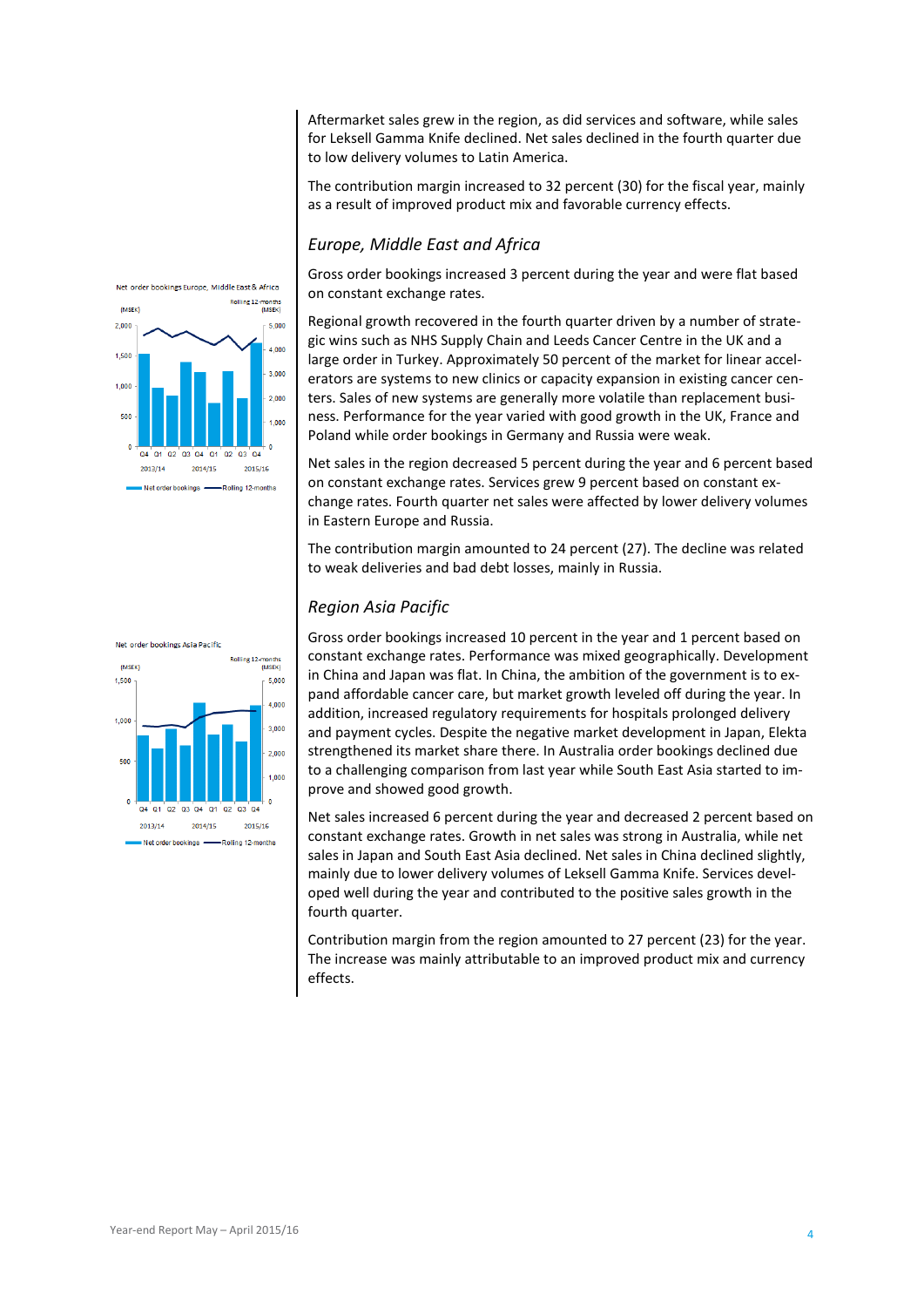# Net sales and earnings

Net sales increased 4 percent to SEK 11,221 M (10,839), corresponding to 3 percent decrease based on constant exchange rates. Service sales increased by 11 percent based on constant exchange rates offset by a decrease in sales of new equipment and software.

#### Net sales

|                              | Q4      | Q4    |                               | May - Apr | May - Apr |         |
|------------------------------|---------|-------|-------------------------------|-----------|-----------|---------|
| SEK M                        | 2015/16 |       | $2014/15$ Change <sup>*</sup> | 2015/16   | 2014/15   | Change* |
| North & South America        | 1,145   | 1,348 | $-13%$                        | 4,005     | 3,651     | $-1%$   |
| Europe, Middle East & Africa | 1,185   | 1,276 | $-5%$                         | 3,651     | 3,829     | -6%     |
| Asia Pacific                 | 1,277   | 1,231 | $1\%$                         | 3.565     | 3,359     | $-2%$   |
| Group                        | 3,607   | 3,855 | $-6%$                         | 11.221    | 10,839    | $-3%$   |

\* *Compared to last fiscal year based on constant exchange rates.*

Gross margin improved 1 percentage point to 41 percent (40). The increase is driven by improved product mix with higher sales for services as well as a positive impact from currency movements.

Operating expenses\* decreased 4 percent or approximately SEK 200 M, mainly as a result from activities in the Transformation program.

R&D expenditure, before capitalization of development costs amounted to SEK 1,355 M (1,421), equal to 12 percent (13) of net sales.

EBITA\*\* increased 11 percent to SEK 1,639 M (1,472) representing a margin of 15 percent (14). The effect from changes in exchange rates was approximately SEK 60 M (0) including hedges.

Bad debt losses are reported as selling costs and amounted to SEK -149 M (-166), dominated by write-offs in Russia and Latin America. Non-recurring items amounted to SEK -598 M (-3) and were mainly related to legal fees and costs for severance, efficiency initiatives and external support within the Transformation program.

Operating result was SEK 423 M (937) and operating margin amounted to 4 percent (9).

Net financial items amounted to SEK -234 M (-221). Interest expense was negatively affected by increased borrowing used to refinance debt maturing in August.

Profit before tax amounted to SEK 189 M (716). Tax amounted to SEK -44 M (-158). Net income amounted to SEK 145 M (558). Earnings per share amounted to SEK 0.36 (1.45) before and after dilution.

Return on shareholders' equity amounted to 2 percent (9) and return on capital employed amounted to 4 percent (9).

The net of capitalization and amortization of development costs in the R&D function decreased to SEK 290 M (469).

#### Capitalized development costs

|                                               | Q4      | Q4      | May - Apr | May - Apr |
|-----------------------------------------------|---------|---------|-----------|-----------|
| SEK M                                         | 2015/16 | 2014/15 | 2015/16   | 2014/15   |
| Capitalization of development costs           | 132     | 198     | 592       | 683       |
| of which R&D                                  | 132     | 197     | 591       | 680       |
| Amortization of capitalized development costs | $-80$   | -69     | $-326$    | $-236$    |
| of which R&D                                  | $-73$   | $-62$   | $-301$    | $-211$    |
| Capitalized development costs, net            | 52      | 129     | 266       | 447       |
| of which R&D                                  | 59      | 135     | 290       | 469       |

*\* Based on constant exchange rates and excluding amortizations, non-recurring items and bad debt losses.*

*\*\* Before non-recurring items and bad debt losses.*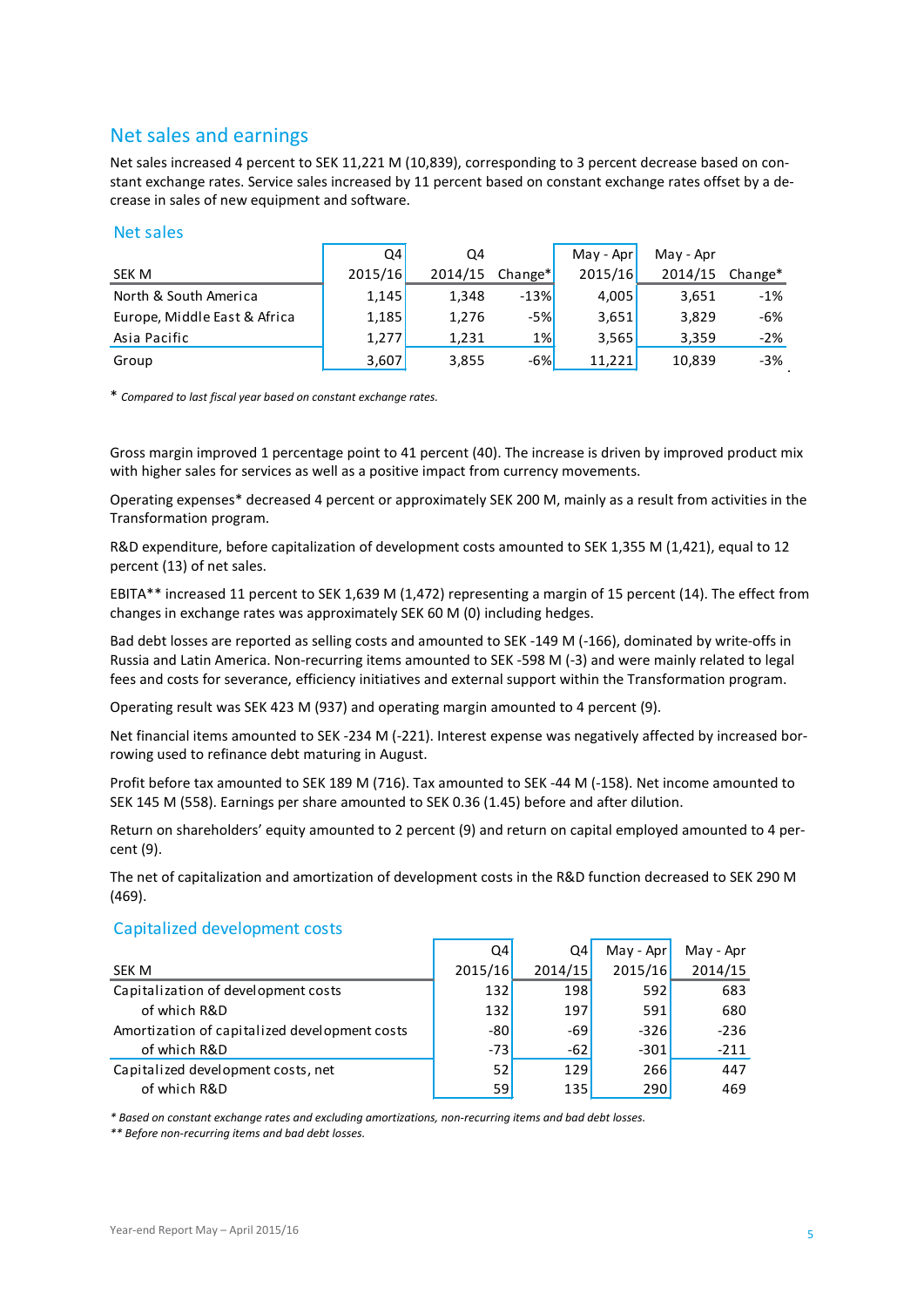# Investments and depreciation

Continuous investments were SEK 865 M (956) including investments in intangible assets of SEK 687 M (685) and investments in other assets of SEK 193 M (277). Investments in intangible assets mainly related to ongoing R&D programs but also included SEK 91 M from acquisition of intellectual property assets. Amortization of intangible assets and depreciation of tangible fixed assets amounted to a total of SEK 634 M (512).

# Cash flow

Cash flow from operating activities decreased to SEK 1,170 M (1,823). Cash flow was negatively affected by longer lead times for payments in Asia Pacific. Cash outflow relating to the Transformation program and legal cost amounted to approximately SEK 250 M during the year. The operational cash conversion was 111 percent (126). Cash flow after continuous investments was SEK 396 M (867).

# Cash flow (extract)

|                                       | Q4      | Q4      | May - Apr | May - Apr |
|---------------------------------------|---------|---------|-----------|-----------|
| SEK M                                 | 2015/16 | 2014/15 | 2015/16   | 2014/15   |
| Operating cash flow                   | 249     | 748     | 709       | 1,299     |
| Change in working capital             | 597     | 917     | 461       | 524       |
| Cash flow from operating activities   | 846     | 1,665   | 1,170     | 1,823     |
| Continuous investments                | $-183$  | -256    | $-774$    | -956      |
| Cashflow after continuous investments | 663     | 1.408   | 396       | 867       |
| Operational cash conversion*          | 261%    | 260%    | 111%      | 126%      |
| Cash conversion**                     | 268%    | 290%    | 51%       | 81%       |

*\*Cash flow from operating activities / EBITDA*

*\*\*Cash conversion is calculated as cash flow after continuous investments divided by net income adjusted by depreciation and amortization.*

# Working capital

Net working capital decreased to SEK 268 M (881) corresponding to 2 percent (8) of net sales. During the fiscal year net working capital decreased with SEK 613 M (568).

### Working capital

|                                 | Apr 30, | Apr 30, |
|---------------------------------|---------|---------|
| <b>SEK M</b>                    | 2016    | 2015    |
| Working capital assets          |         |         |
| Inventories                     | 1,135   | 1,297   |
| Accounts receivable             | 3,301   | 4,207   |
| Accrued income                  | 2,126   | 1,895   |
| Other operating receivables     | 741     | 695     |
| Sum working capital assets      | 7,303   | 8,094   |
| Working capital liabilities     |         |         |
| Accounts payable                | 1,122   | 1,262   |
| Advances from customers         | 1,943   | 2,165   |
| Prepaid income                  | 1,648   | 1,673   |
| Accrued expenses                | 1,817   | 1,789   |
| Other operating liabilities     | 504     | 324     |
| Sum working capital liabilities | 7,035   | 7,213   |
| Net working capital             | 268     | 881     |
| % of 12 months net sales        | 2%      | 8%      |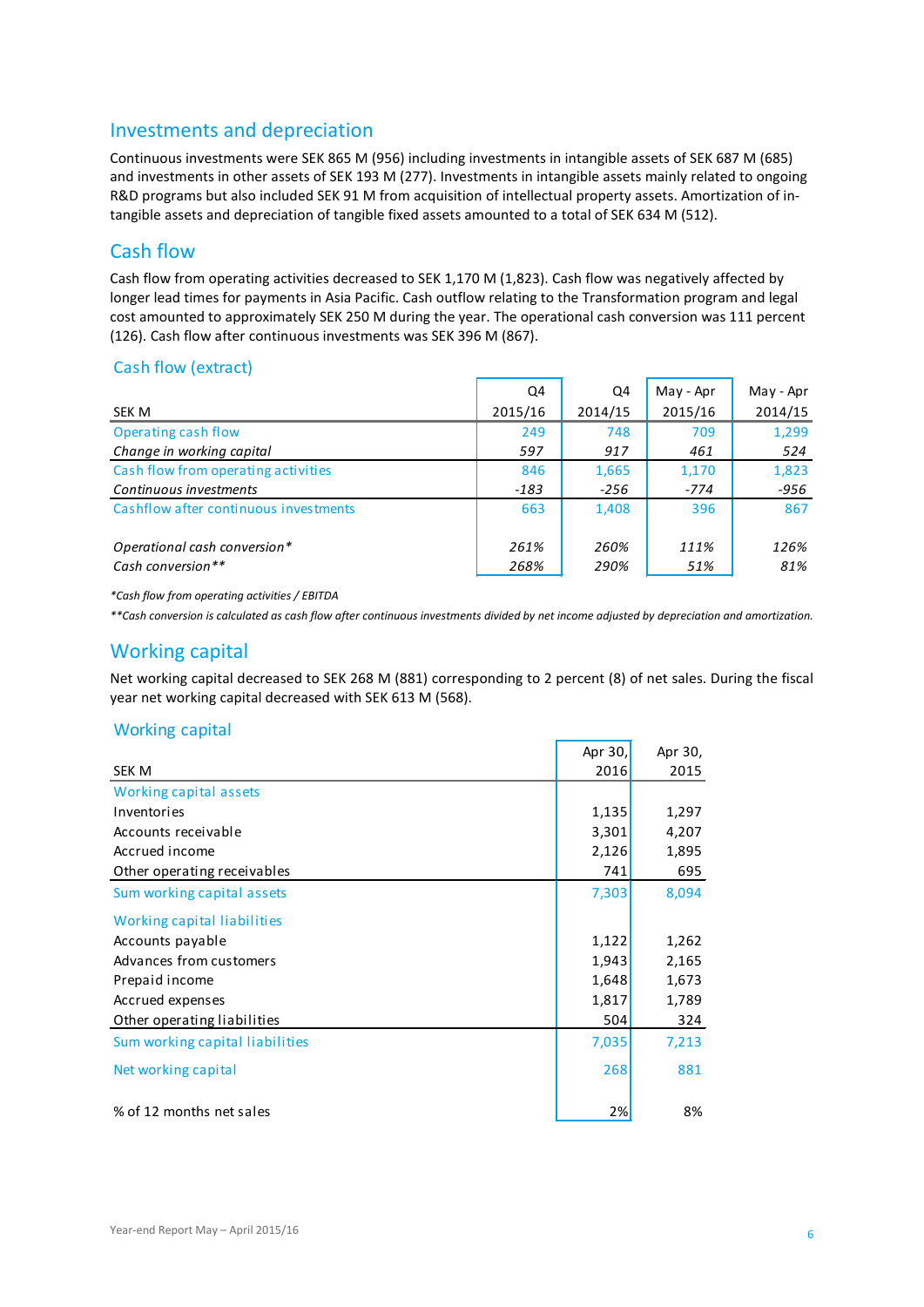The decrease in inventories is due to lower levels of components and work in progress. Accounts receivables decreased in region Europe, Middle East and Africa. Accrued income increased in Asia Pacific, but is expected to normalize in the first quarter of 2016/17.

The Days Sales Outstanding (DSO) has been reduced to 60 days (76). The improvement in North and South America is mainly related to a favorable product mix with a relative high level of software sales. In region Europe, Middle East & Africa a decrease in accounts receivable was the main driver for the lower DSO, while the increase in DSO in Asia reflected an increase in accrued income.

# Days Sales Outstanding (DSO)

|                              | Apr 30,    | Apr 30, |
|------------------------------|------------|---------|
| SEK M                        | 2016       | 2015    |
| North & South America        | $-46$      | $-16$   |
| Europe, Middle East & Africa | 112        | 163     |
| Asia Pacific                 | <b>128</b> | 95      |
| Group                        | 60         | 76      |

Days Sales Outstanding (DSO) is calculated as (Accounts receivable + Accrued income - Advances from customers - Prepaid income)/(12 months rolling net sales/365).

# Financial position

Cash and cash equivalents amounted to SEK 2,273 M (3,265) and interest-bearing liabilities amounted to SEK 4,950 M (6,033). The decrease in cash and interest bearing liabilities is related to the repayment of a USD 125 M loan in the second quarter. Net debt amounted to SEK 2,677 M (2,768) and net debt/equity ratio was 0.42 (0.42).

The exchange rate effect from the translation of cash and cash equivalents amounted to SEK -72 M (153). The translation difference in long-term interest-bearing liabilities amounted to SEK -43 M (548). Other comprehensive income was affected by exchange rate differences from translation of foreign operations amounting to SEK -281 M (746).

The change in unrealized exchange rate effects from effective cash flow hedges amounted to SEK 117 M (-182) and is reported in other comprehensive income. Closing balance of unrealized exchange rate effects from effective cash flow hedges amounted to SEK -9 M (-118) exclusive of tax.

To support the upcoming refinancing of the convertible bond maturing in April 2017 Elekta has entered into an eighteen month SEK 1.400 M Term Loan Facility with an extension optionality.

# Significant events during the reporting period

### *Change of President and CEO*

On May 13, 2015, Elekta announced that Niklas Savander had stepped down from his position as President and CEO of Elekta AB (publ) and that the Board of Directors had appointed Tomas Puusepp as President and CEO as of May 13, 2015.

On April 13, 2016 Elekta announced that the Board of Directors has appointed Richard Hausmann as new President and CEO effective June 10, 2016. Richard Hausmann will succeed Tomas Puusepp.

Richard Hausmann joins Elekta with nearly three decades of experience in the medical device industry. He led GE's Magnetic Resonance (MR) division as President and CEO, served as President and CEO of Siemens computed tomography (CT) and worked at Siemens in leading positions in its MR business. He also acted as CEO of Siemens China, responsible for the company's entire portfolio in its core emerging market. Richard has a solid track record of bringing clinical innovations to the global health care market and is known for his deep insights into customer and patient needs, with a strong workflow and outcome orientation.

Richard Hausmann has a doctorate in physics from the University of Regensburg.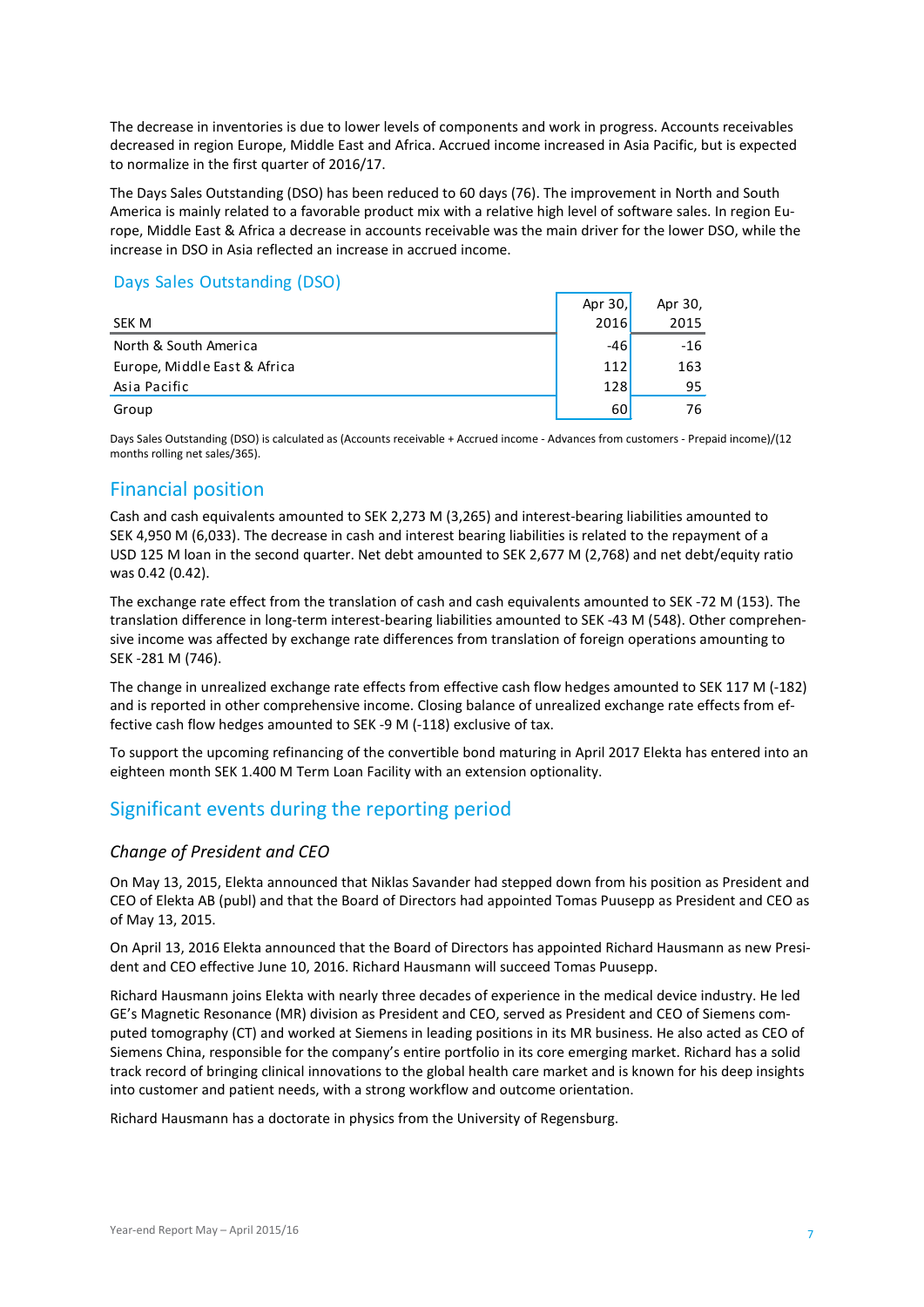#### *Changes to the Executive Management team*

On June 2 2015, Elekta announced as part of its Transformation program, a reorganization of the Company as well as changes in its Executive Management team. The organization was effective as of July 7, 2015.

On April 20 2016, Elekta announced the appointment of John Lapré as Chief Technology Officer, effective May 1, 2016. John Lapré previously held the title of Executive Vice President Research and Innovation at Elekta.

#### *Transformation program*

On June 11, 2015, the Transformation program, with the objectives of improving growth, increase profitability, reduce costs and working capital and focus on cash flow, was outlined.

Elekta continues to prioritize strategic R&D investments to improve cancer care, for example software solutions and image guided radiation therapy. Elekta is also improving its customer service and support network including customers training and education.

#### *On March 2, 2016 an update on the Transformation program was presented.*

- − Additional cost savings have been identified. The cost reduction target has been increased to SEK 700 M from SEK 450 M with full effect from fiscal year 2017/18.
- We have set a target to reach a ratio of 5 percent net working capital to net sales by the end of next fiscal year (2016/17) with a more efficient produce to order process.
- The change requires a temporary lower production and shipment volume with a one-off negative revenue impact estimated to about SEK 500 M in the first half next fiscal year (2016/17)
- − Elekta remains with an unchanged ambition to reach an EBITA-margin of 20 percent in fiscal year 2017/18.

#### *Patent litigation*

The previously communicated multiple patent infringement lawsuits between Elekta and Varian Medical Systems are ongoing. Elekta's assessment is that the claims directed towards Elekta lacks merit and Elekta will continue to defend itself vigorously. The costs for the patent lawsuits are accounted for as non-recurring items.

#### *Investigation in Italy*

As communicated on November 12, 2015, there is an ongoing process in Italy where Elekta employees are suspected of interfering with public procurement processes. Elekta is fully cooperating and providing all requested information to the Italian authorities. Elekta has zero tolerance for any deviation from its Code of Conduct and clear corporate policies and procedures are in place. The costs related to this process are accounted for as nonrecurring items.

# Significant events after the reporting period

#### *Legal dispute*

On May 23, 2016, an arbitration tribunal in London issued an award in the dispute between two Elekta group companies and humediQ GmbH. The award concluded an arbitration with humediQ arising out of an agreement for the exclusive supply of Identify™ under the Elekta label, which was entered into in 2011. The tribunal determined that the Elekta companies did not validly terminate the 2011 agreement and that, as a result, they must pay humediQ EUR 8.9 M for Identify systems the Elekta companies did not order according to minimum volume commitments in the contract. This amount is less than half of the EUR 19 M that humediQ claimed in the arbitration. The tribunal also held that the respective success of each party was comparable and on that each party should bear its own legal costs. The Elekta companies do not have any further obligation to purchase any systems from humediQ. In addition to the damages ordered in the arbitration award, Elekta has written off approximately EUR 5 M in receivables related to the agreement with humediQ. The total amount, SEK 128 M, has been reported as a non-recurring item in the fourth quarter of 2015/16.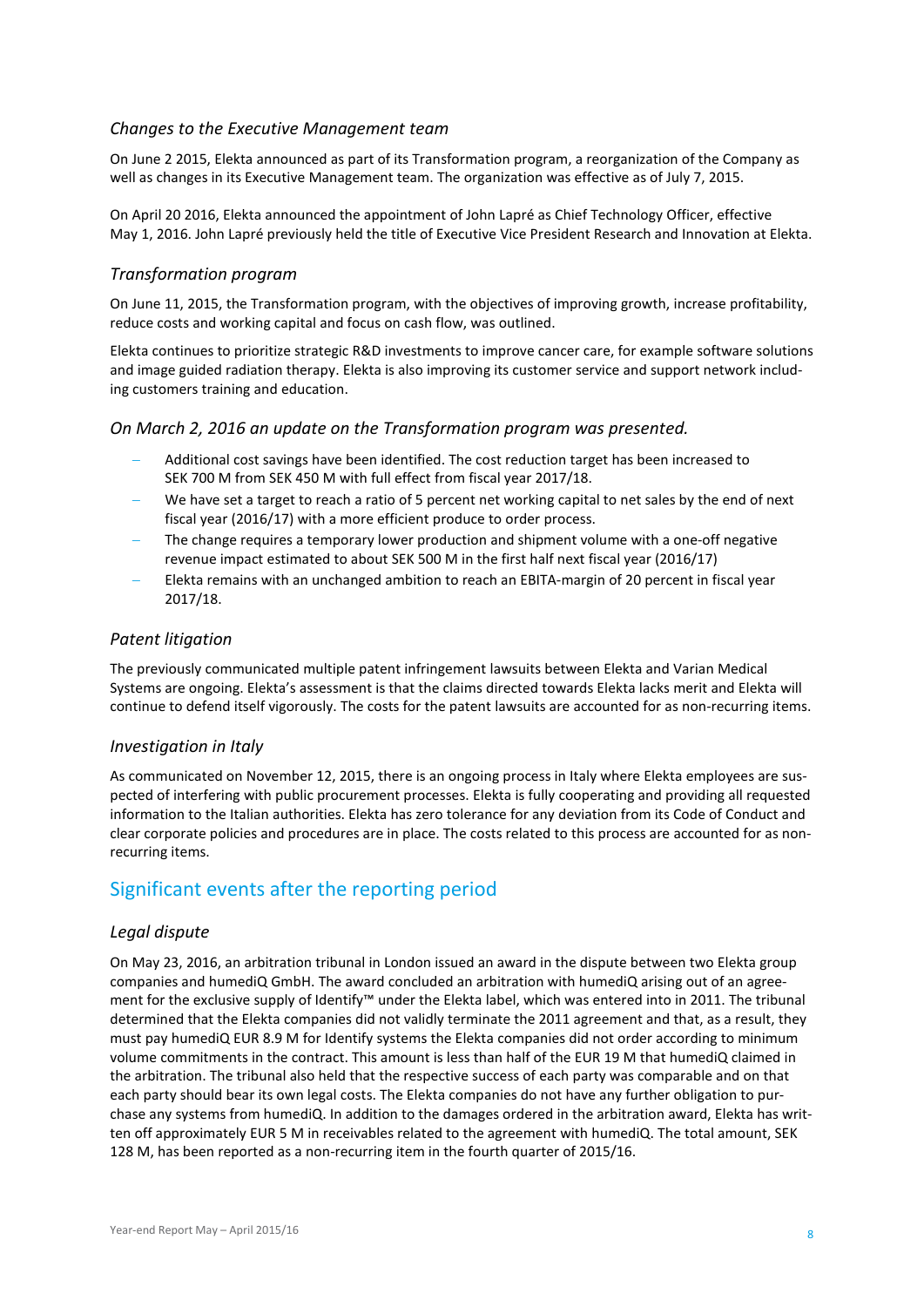#### *Changes to the Executive Management team*

Valerie Binner, Executive Vice President Human Resources, will leave the company with effective date from June 10, 2016. Johan Sedihn, Elekta's Chief Operating Officer, will temporarily lead Human Resources in addition to his other responsibilities.

### Employees

The average number of employees during the year was 3,677 (3,679). The number of employees on April 30, 2016 totaled 3,617 (3,844). The decrease during the year is related to the ongoing Transformation program and mainly from streamlining of the Innovation organization and efficiency programs in administration.

The average number of employees in the Parent Company was 32 (33).

### Shares

During the year 272 new B-shares were subscribed through conversion of convertibles. Total number of registered shares on April 30, 2016 was 382,829,047 divided between 14,250,000 A-shares and 368,579,047 B-shares. Fully diluted shares amounted to 400,696,012 including dilution related to the Elekta 2012/17 convertible bond.

# Dividend and proposal to repurchase shares

The Board of Directors proposes a dividend of SEK 0.50 (0.50) per share for fiscal year 2015/16 and that the dividend will be divided into two payments from now on. The proposed dividend represents approximately SEK 191 M and 139 percent of net profit for the year.

The Board intends to propose to the annual general meeting to renew the authorization for the Board to repurchase a maximum of 10 percent of the number of shares outstanding in Elekta AB.

# Transformation program targets and outlook

The Transformation program, announced in June 2015, is progressing according to plan. The transformation has the objective of creating leaner and more efficient operations with improved profitability and an increased focus on cash flow. It also includes actions to strengthen customer services and innovation capacity with focus on time to market.

The targets for the Transformation program are:

- − To reach an EBITA margin of 20 percent in fiscal year 2017/18.
- − To realize cost reductions of SEK 700\* M with full effect from 2017/18. Cost savings in 2015/16 were SEK 200 M.
- − To maintain net working capital to sales below 5 percent.
- To implement a more efficient produce-to-order process in order to further reduce inventory levels. This requires a temporary reduced production and shipment volume, with a one-off negative revenue impact estimated at about SEK 500 M in the first half of fiscal year 2016/17. As a consequence, Elekta expects a weak result during the first half of fiscal year 2016/17.
- − Additional expected costs related to the transformation are estimated to be approximately SEK 300 M and will be charged as a non-recurring item during fiscal 2016/17.

Going forward, Elekta will not provide a net sales outlook, but continue to provide targets for the transformation program and describe performance as well as quarterly updates on current market dynamics – geographically as well as on progress for new technology. Market share development by region will be presented twice a year.

\* Base year 2014/15, excluding currency effects.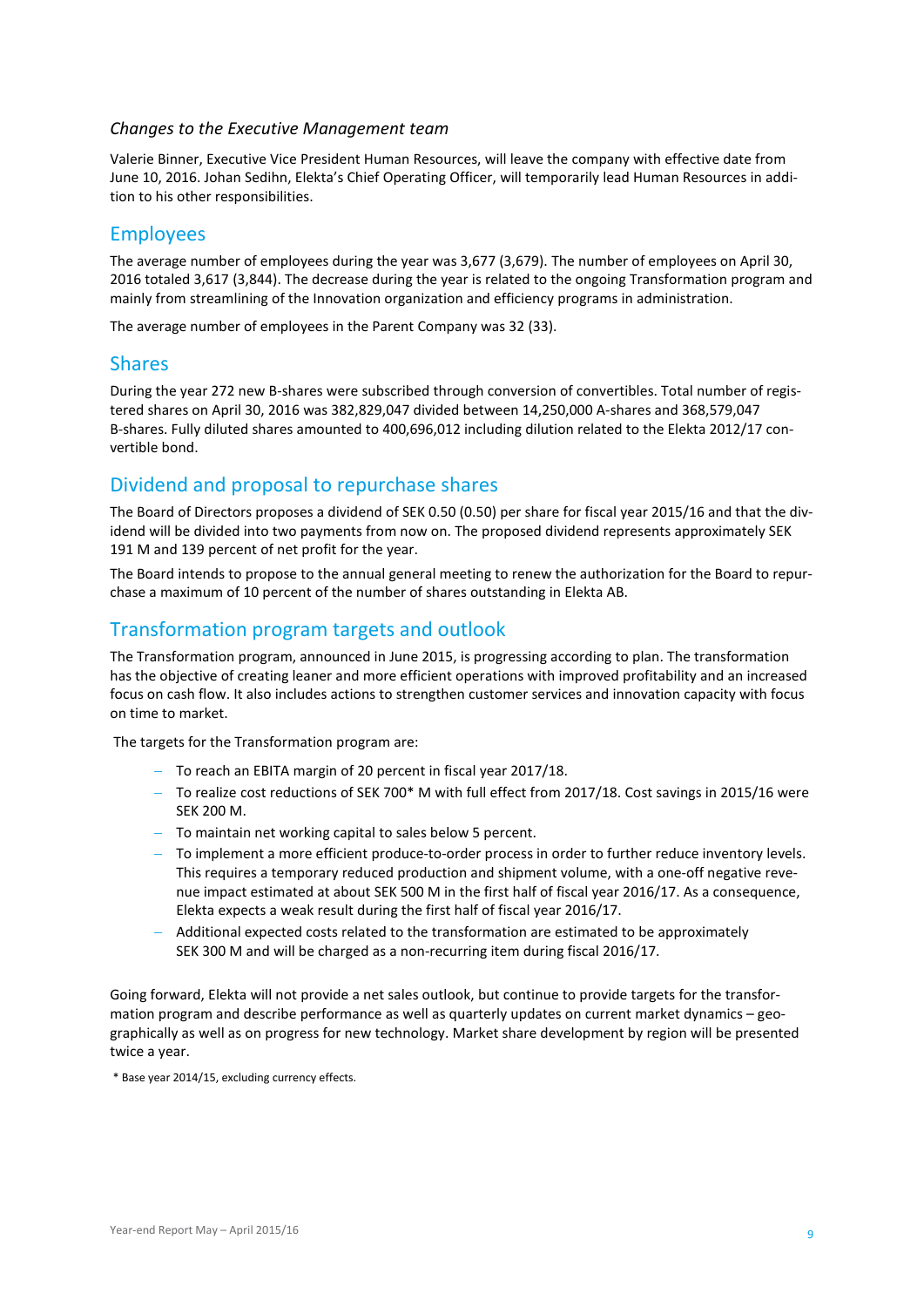# Risks and uncertainties

Elekta's presence in a large number of geographical markets exposes the Group to political and economic risks on a global scale and/or in individual countries.

The competitive landscape for Elekta is continuously changing. The medical equipment industry is characterized by technological developments and continuous improvements of industrial know-how, resulting in companies launching new products and improved methods for treatment. Elekta strives to be the leader in innovation and offer the most competitive product portfolio, developed in close collaboration with key research leaders in the field. To secure the proceeds of research investments, it is of importance that such new products and new technology are protected from the risk of improper use by competitors. When possible and deemed appropriate, Elekta protects its intellectual property rights by way of patents, copyrights and trademark registrations. Elekta monitors intellectual property rights of third parties carefully but third parties may still direct infringement claims against Elekta which may lead to time consuming and costly legal disputes as well as business interruption and other limitations in operations.

Elekta sells solutions through its direct sales force and through an external network of agents and distributors. The Company's continued success is dependent on the ability to establish and maintain successful relationships with customers. Elekta is continuously evaluating how to enter new markets considering both the opportunities and the risks involved. There are regulatory registration requirements with each new market that potentially could delay product introductions and certifications. The stability of the political system in certain countries and the security situation for employees traveling to exposed areas are constantly evaluated. Corruption is a risk and an obstacle for development and growth in some countries. Elekta has implemented a specific anticorruption policy to guide the business by aiming to be in line with national and international regulations and best practices against corruption as well as third party risk management processes.

Elekta's operations comprise several markets that expose the Group to a vast number of laws, regulations, policies and guidelines regarding, for example, health, security, environmental matters, trade restrictions, competition and delivery of products. Elekta's quality systems describes these requirements, which are reviewed and certified by external supervisory bodies and are regularly inspected by authorities in applicable countries, for example the US FDA. Non-compliance of, for example, safety regulations can result in delayed or stopped deliveries of products. Changes in regulations and rules might also increase Elekta's costs and delay the development and introduction of new products.

Elekta depends also on the capability of producing advanced medical equipment, which requires highly qualified personnel. The Company's ability to attract and retain qualified personnel and management has a significant impact on the future success of the Group.

Weak economic development and high levels of public debt might, in some markets, mean less availability of financing for private customers and reduced future health care spending by governments. Political decisions that could impact the healthcare reimbursement systems also constitute a risk factor. Elekta's ability to commercialize products is dependent on the reimbursement level that hospitals and clinics can obtain for different types of treatments. Alterations in the existing reimbursement systems related to medical products, or implementation of new regulations, might impact future product mix in specific markets.

Elekta's delivery of treatment equipment relies largely on customers' readiness to receive the delivery at site. Depending on contractual payment terms a delay can result in postponed invoicing and also affect timing of revenue recognition. The Group's credit risks are normally limited since customer operations are, to a large extent, financed either directly or indirectly by public funds. Due to the recent macro-economic development a number of emerging market currencies have depreciated significantly and as a consequence Elekta experience an increased credit risk related to receivables from these regions.

Elekta depends on a number of suppliers for components. There is a risk that delivery difficulties might occur due to circumstances beyond Elekta's control. Critical suppliers are regularly followed up regarding delivery precision and quality of components.

In its operations, Elekta is subject to a number of financial risks primarily related to exchange rate fluctuations. In the short-term, the effect of currency movements is reduced through forward contracts. Hedging is conducted on the basis of expected net sales over a period of up to 24 months. The scope of the hedging is determined by the Company's assessment of currency risks. Risk exposure is regulated through a financial policy es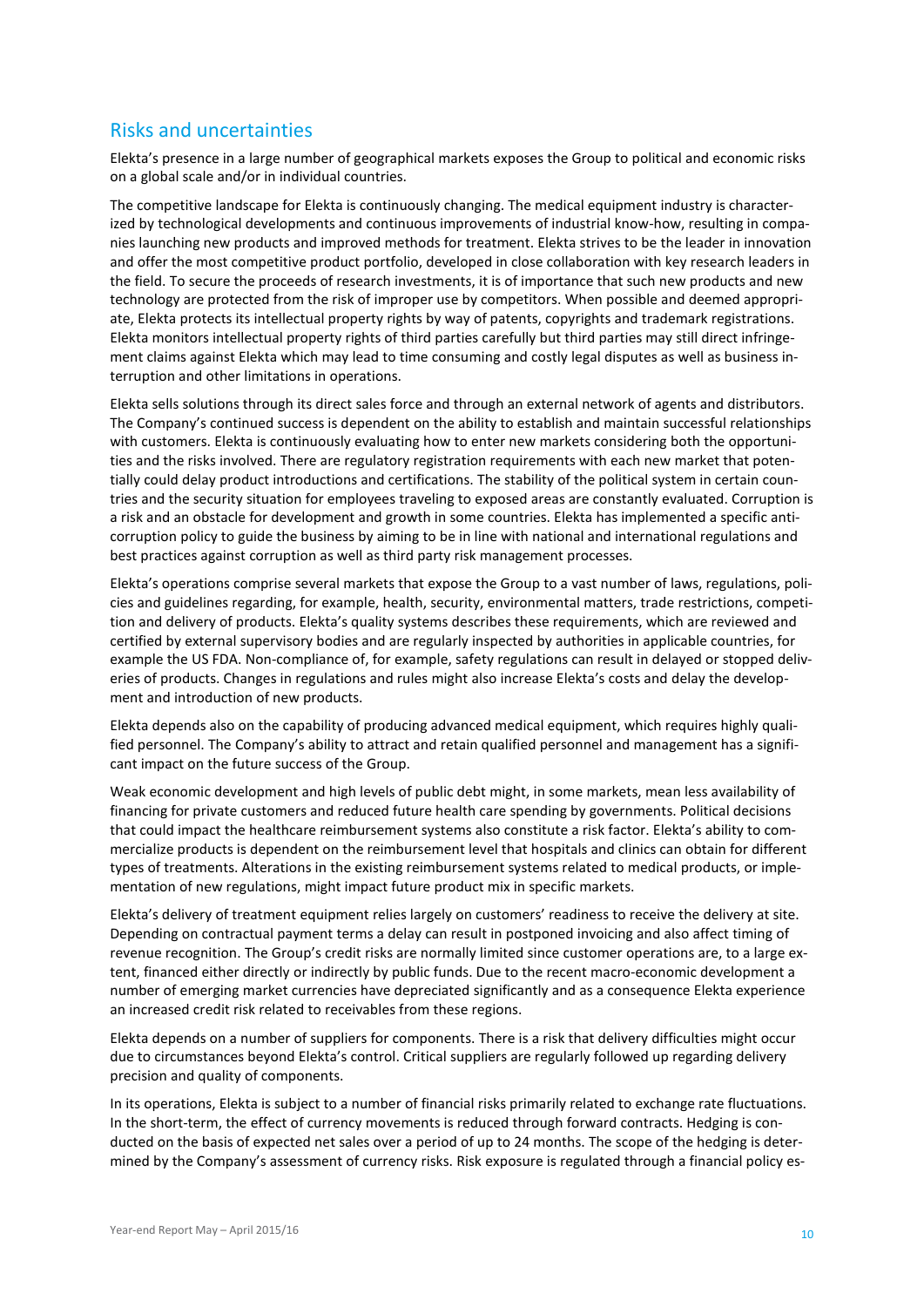tablished by the Board of Directors. The overall responsibility for handling the Group's financial risks, and developing methods and guidelines for dealing with financial risks, rests with the executive management and the finance function. For more detailed information regarding these risks, please see Note 2 in the annual report 2014/15.

Stockholm, June 1, 2016

Tomas Puusepp President and CEO

*This report has not been reviewed by the Company's auditors.*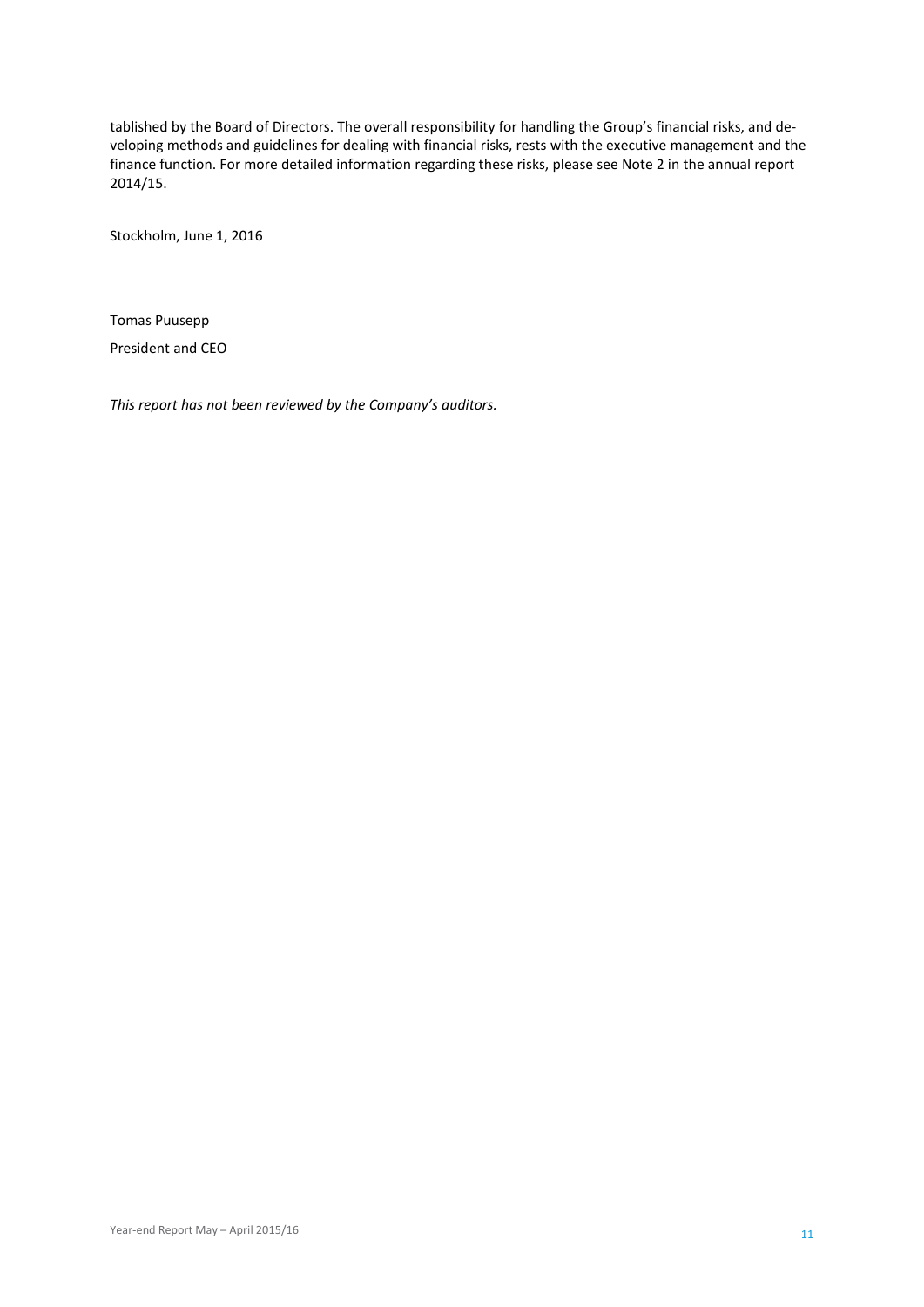# Accounting principles

This interim report is prepared, with regard to the Group, according to IAS 34 and the Swedish Annual Accounts Act and, with regard to the Parent Company, according to the Swedish Annual Accounts Act and RFR 2. The accounting principles applied correspond to those presented in Note 1 of the Annual Report 2014/15.

# Exchange rates

| Country              | Currency | Average rate |         |        |         | <b>Closing rate</b> |        |
|----------------------|----------|--------------|---------|--------|---------|---------------------|--------|
|                      |          | Q4           | Q4      |        | Apr 30, | Apr 30,             |        |
|                      |          | 2015/16      | 2014/15 | Change | 2016    | 2015                | Change |
| Euroland             | 1 EUR    | 9.328        | 9.252   | 1%     | 9.176   | 9.267               | $-1%$  |
| Great Britain        | 1 GBP    | 12.670       | 11.928  | 6%     | 11.782  | 12.769              | $-8%$  |
| Japan                | 1 JPY    | 0.071        | 0.067   | 6%     | 0.075   | 0.070               | 7%     |
| <b>United States</b> | 1 USD    | 8.434        | 7.495   | 13%    | 8.059   | 8.252               | $-2%$  |

Regarding foreign Group companies, order bookings and income statements are translated at average exchange rates for the reporting period while order backlog and balance sheets are translated at closing exchange rates.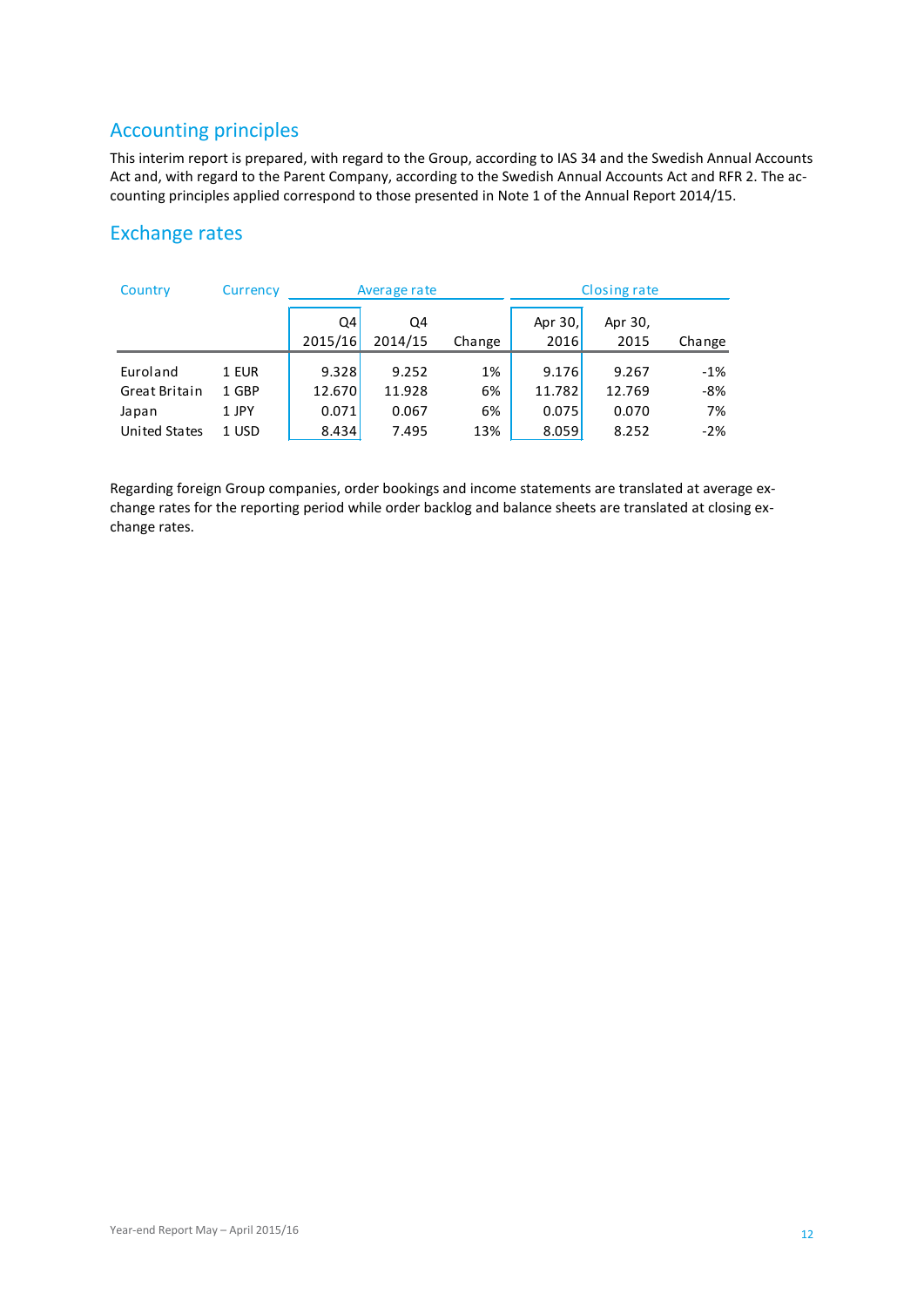### CONSOLIDATED INCOME STATEMENT AND STATEMENT OF COMPREHENSIVE INCOME

| SEK M                                                                     |                |                |           |           |
|---------------------------------------------------------------------------|----------------|----------------|-----------|-----------|
|                                                                           | Q4             | Q4             | May - Apr | May - Apr |
| <b>INCOME STATEMENT</b>                                                   | 2015/16        | 2014/15        | 2015/16   | 2014/15   |
| Net sales                                                                 | 3,607          | 3,855          | 11,221    | 10,839    |
| Cost of products sold                                                     | $-2,067$       | -2,251         | $-6,608$  | -6,533    |
| <b>Gross income</b>                                                       | 1,540          | 1,604          | 4,613     | 4,306     |
| Selling expenses                                                          | $-327$         | $-487$         | $-1,336$  | $-1,335$  |
| Administrative expenses                                                   | $-263$         | $-289$         | $-1,026$  | $-1,048$  |
| R&D expenses                                                              | $-244$         | $-249$         | $-1,065$  | $-952$    |
| Exchange rate differences                                                 | $-92$          | $-79$          | $-165$    | $-31$     |
| Operating result before non-recurring items                               | 614            | 500            | 1,021     | 940       |
| Non-recurring items                                                       | $-459$         | $-1$           | $-598$    | $-3$      |
| <b>Operating result</b>                                                   | 155            | 499            | 423       | 937       |
| Result from participations in associates                                  | 5              | $\overline{2}$ | 11        | 0         |
| Interest income                                                           | 18             | 6              | 37        | 25        |
| Interest expenses and similar items                                       | $-71$          | $-71$          | $-285$    | $-259$    |
| Exchange rate differences                                                 | -4             | 5              | 3         | 13        |
| Profit before tax                                                         | 103            | 441            | 189       | 716       |
| Income taxes                                                              | $-25$          | $-98$          | -44       | $-158$    |
| Net income                                                                | 78             | 343            | 145       | 558       |
| Net income attributable to:                                               |                |                |           |           |
| Parent Company shareholders                                               | 76             | 341            | 137       | 552       |
| Non-controlling interests                                                 | $\overline{2}$ | 2              | 8         | 6         |
| Earnings per share before dilution, SEK                                   | 0.20           | 0.90           | 0.36      | 1.45      |
| Earnings per share after dilution, SEK                                    | 0.20           | 0.90           | 0.36      | 1.45      |
| STATEMENT OF COMPREHENSIVE INCOME                                         |                |                |           |           |
| Net income                                                                | 78             | 343            | 145       | 558       |
| Other comprehensive income:                                               |                |                |           |           |
| Items that will not be reclassified to the income statement               |                |                |           |           |
| Remeasurements of defined benefit pension plans                           | 8              | - 6            | 8         | -6        |
| Tax                                                                       | $-2$           | $\overline{2}$ | $-2$      | 2         |
| Total items that will not be reclassified to the income statement         | 6              | $-4$           | 6         | $-4$      |
| Items that subsequently may be reclassified to the income statement       |                |                |           |           |
| Revaluation of cash flow hedges                                           | 88             | 49             | 117       | $-182$    |
| Translation differences from foreign operations                           | $-174$         | 40             | $-281$    | 746       |
| Tax                                                                       | $-18$          | -9             | $-25$     | 39        |
| Total items that subsequently may be reclassified to the income statement | $-104$         | 80             | $-189$    | 603       |
| Other comprehensive income for the period                                 | $-98$          | 76             | $-183$    | 599       |
| Comprehensive income for the period                                       | $-20$          | 419            | $-38$     | 1,157     |
| Comprehensive income attributable to:                                     |                |                |           |           |
| Parent Company shareholders                                               | $-22$          | 417            | $-45$     | 1,151     |
| Non-controlling interests                                                 | $\overline{2}$ | $\overline{2}$ | 7         | 6         |
|                                                                           |                |                |           |           |

#### RESULT OVERVIEW

|                                                       | Q4      | Q4         | May - Apr | May - Apr |
|-------------------------------------------------------|---------|------------|-----------|-----------|
| <b>SEK M</b>                                          | 2015/16 | 2014/15    | 2015/16   | 2014/15   |
| Operating result/EBIT before non-recurring items      | 614     | <b>500</b> | 1,021     | 940       |
| Bad debt losses                                       | 43      | 138        | 149       | 166       |
| Amortization:                                         |         |            |           |           |
| capitalized development costs                         | 80      | 69         | 326       | 236       |
| acquisitions                                          | 48      | 331        | 143       | 130       |
| EBITA before non-recurring items and bad debt losses  | 785     | 739        | 1,639     | 1,472     |
| Depreciation                                          | 41      | 40         | 165       | 146       |
| EBITDA before non-recurring items and bad debt losses | 826     | <b>779</b> | 1,805     | 1,618     |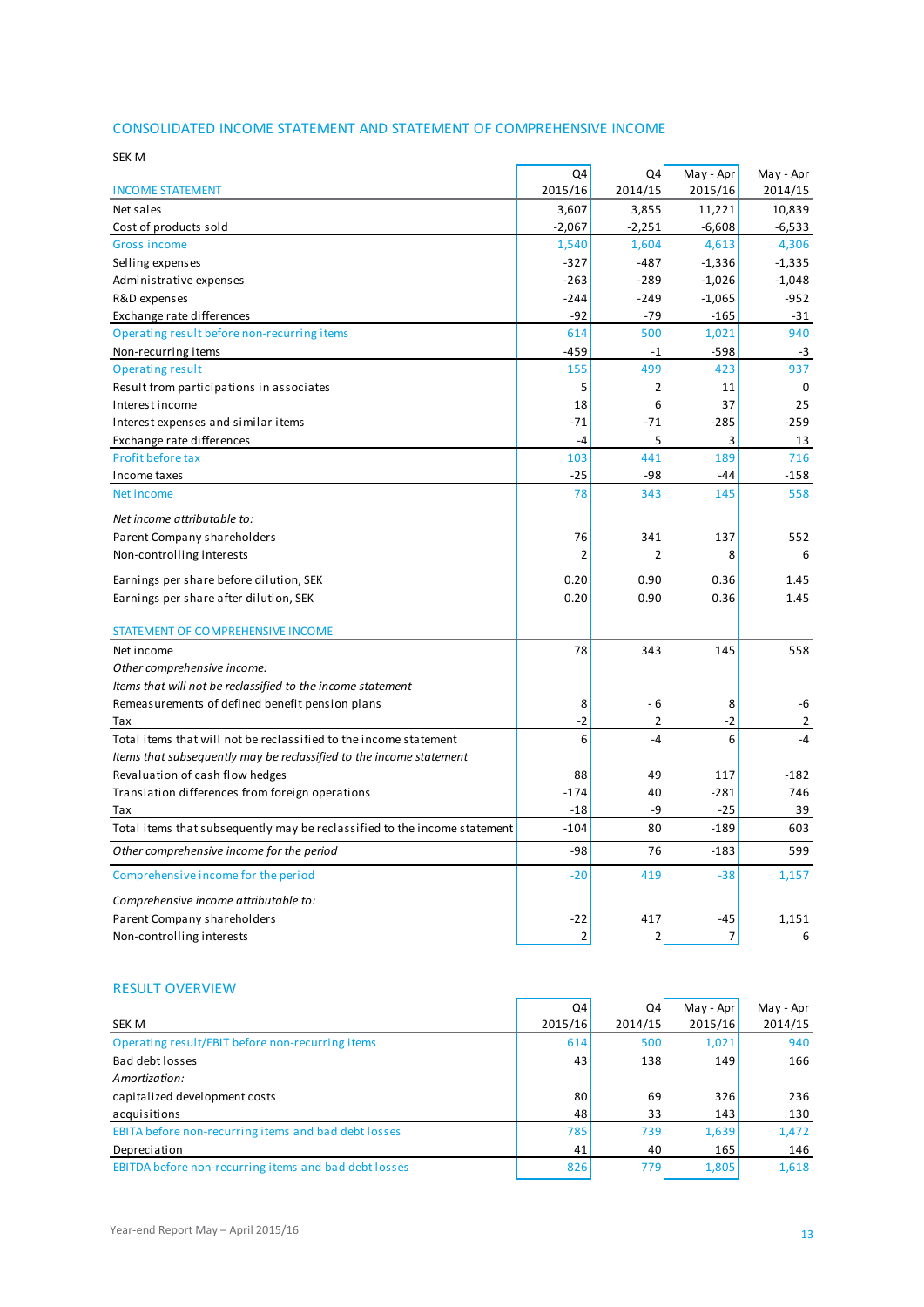### CONSOLIDATED BALANCE SHEET

| SEK M                                   | Apr 30, | Apr 30, |
|-----------------------------------------|---------|---------|
|                                         | 2016    | 2015    |
| Non-current assets                      |         |         |
| Intangible assets                       | 8,210   | 8,174   |
| Tangible fixed assets                   | 803     | 881     |
| Financial assets                        | 365     | 371     |
| Deferred tax assets                     | 281     | 224     |
| Total non-current assets                | 9,658   | 9,650   |
| <b>Current assets</b>                   |         |         |
| Inventories                             | 1,135   | 1,297   |
| Accounts receivable                     | 3,301   | 4,207   |
| Accrued income                          | 2,126   | 1,895   |
| Current tax assets                      | 160     | 92      |
| Derivative financial instruments        | 47      | 83      |
| Other current receivables               | 741     | 695     |
| Cash and cash equivalents               | 2,273   | 3,265   |
| <b>Total current assets</b>             | 9,783   | 11,534  |
| <b>Total assets</b>                     | 19,441  | 21,184  |
| Elekta's owners' equity                 | 6,402   | 6,638   |
| Non-controlling interests               | 10      | 8       |
|                                         |         |         |
| <b>Total equity</b>                     | 6,412   | 6,646   |
| Non-current liabilities                 |         |         |
| Long-term interest-bearing liabilities  | 4,937   | 4,958   |
| Deferred tax liabilities                | 690     | 732     |
| Long-term provisions                    | 140     | 259     |
| Other long-term liabilities             | 73      | 20      |
| <b>Total non-current liabilities</b>    | 5,839   | 5,969   |
| <b>Current liabilities</b>              |         |         |
| Short-term interest-bearing liabilities | 13      | 1,075   |
| Accounts payable                        | 1,122   | 1,262   |
| Advances from customers                 | 1,943   | 2,165   |
| Prepaid income                          | 1,648   | 1,673   |
| Accrued expenses                        | 1,817   | 1,789   |
| Current tax liabilities                 | 93      | 119     |
| Short-term provisions                   | 347     | 99      |
| Derivative financial instruments        | 50      | 162     |
| Other current liabilities               | 157     | 225     |
|                                         |         |         |
| <b>Total current liabilities</b>        | 7,190   | 8,569   |
| Total equity and liabilities            | 19,441  | 21,184  |
| Assets pledged                          | 10      | 18      |
|                                         |         | 59      |
| Contingent liabilities                  | 40      |         |
|                                         |         |         |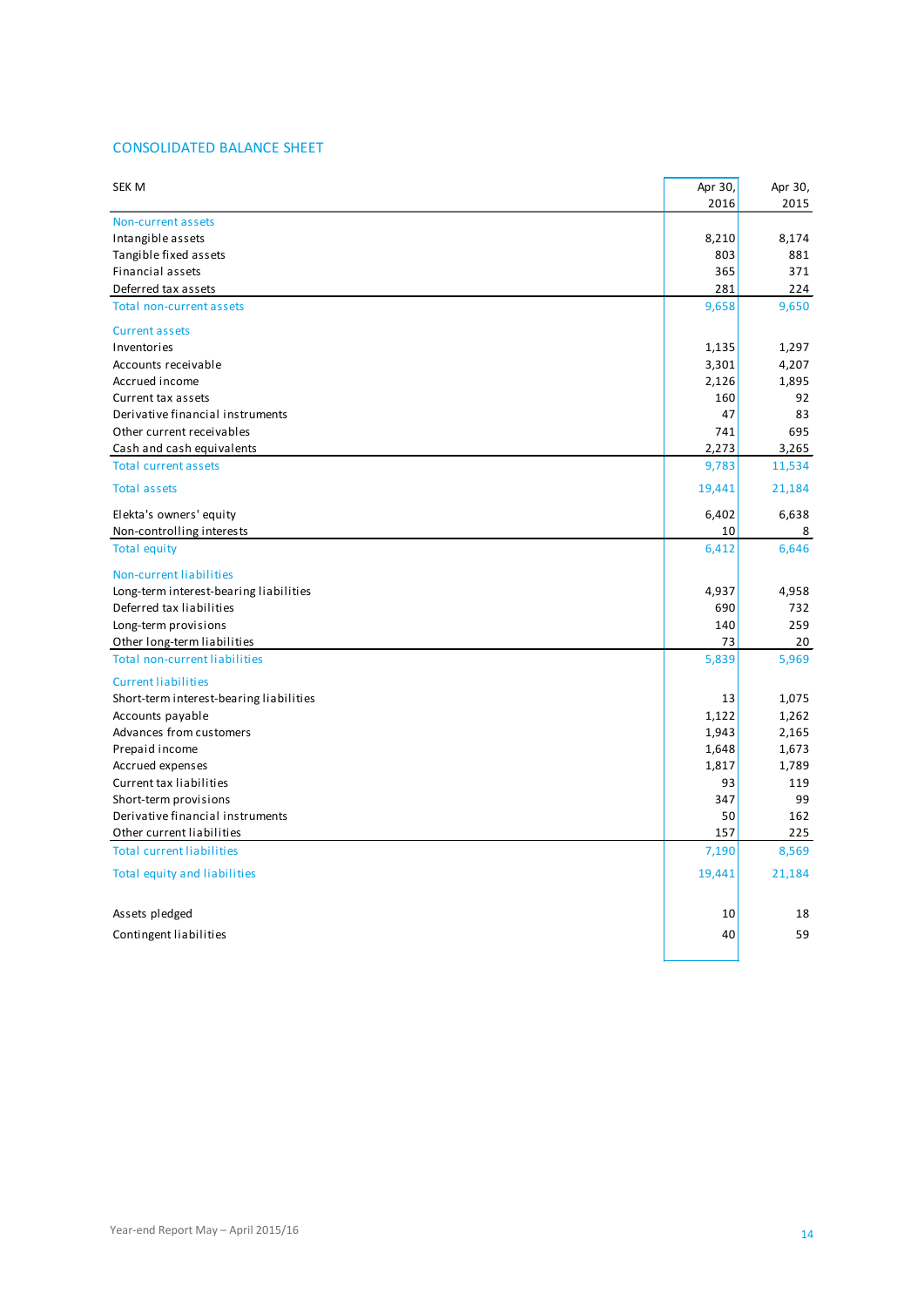# CASH FLOW

|                                                       | Q4       | Q4      | May - Apr | May - Apr |
|-------------------------------------------------------|----------|---------|-----------|-----------|
| <b>SEK M</b>                                          | 2015/16  | 2014/15 | 2015/16   | 2014/15   |
| Profit before tax                                     | 103      | 441     | 189       | 716       |
| Amortization & Depreciation                           | 168      | 142     | 634       | 512       |
| Interest net                                          | 40       | 49      | 203       | 192       |
| Other non-cash items                                  | 37       | 203     | 148       | 411       |
| Interest received and paid                            | $-7$     | $-23$   | $-196$    | $-170$    |
| Income taxes paid                                     | $-92$    | $-64$   | $-269$    | $-362$    |
| Operating cash flow                                   | 249      | 748     | 709       | 1,299     |
| Increase (-)/decrease (+) in inventories              | 287      | 214     | 80        | 27        |
| Increase (-)/decrease (+) in operating receivables    | $-82$    | 379     | $350*)$   | 532       |
| Increase (-)/decrease (+) in operating liabilities    | 392      | 324     | $31*)$    | $-35$     |
| Change in working capital                             | 597      | 917     | 461       | 524       |
| Cash flow from operating activities                   | 846      | 1,665   | 1,170     | 1,823     |
| Investments intangible assets                         | $-134$   | $-193$  | -596      | $-685$    |
| Investments other assets                              | $-50$    | $-63$   | $-193$    | $-277$    |
| Sale of fixed assets                                  | $\Omega$ |         | 14        | 6         |
| Continuous investments                                | $-183$   | $-256$  | $-774$    | $-956$    |
| Cash flow after continuous investments                | 663      | 1,408   | 396       | 867       |
| Business combinations and investments in other shares | 10       | $-142$  | $-12$     | $-188$    |
| Cash flow after investments                           | 673      | 1,267   | 384       | 679       |
| Cash flow from financing activities                   | -6       | 992     | $-1,303$  | 186       |
| Cash flow for the period                              | 666      | 2,259   | $-920$    | 865       |
| Exchange rate differences                             | $-76$    | -5      | $-72$     | 153       |
| Change in cash and cash equivalents for the period    | 590      | 2,254   | $-992$    | 1,018     |

\*) Adjusted for receivables/liabilities relating to investments/sale of fixed assets.

### CHANGES IN EQUITY

|                                           | May - Apr | May - Apr   |
|-------------------------------------------|-----------|-------------|
| SEK M                                     | 2015/16   | 2014/15     |
| Attributable to Elekta's owners           |           |             |
| Opening balance                           | 6,638     | 6,249       |
| Comprehensive income for the period       | -45       | 1,151       |
| Conversion of convertible loan            | 0         | $\mathbf 0$ |
| Dividend                                  | $-191$    | $-763$      |
| <b>Total</b>                              | 6,402     | 6,638       |
|                                           |           |             |
| Attributable to non-controlling interests |           |             |
| Opening balance                           | 8         | 8           |
| Comprehensive income for the period       |           | 6           |
| Dividend                                  | -5        | -6          |
| <b>Total</b>                              | 10        | 8           |
|                                           |           |             |
| <b>Closing balance</b>                    | 6,412     | 6,646       |

÷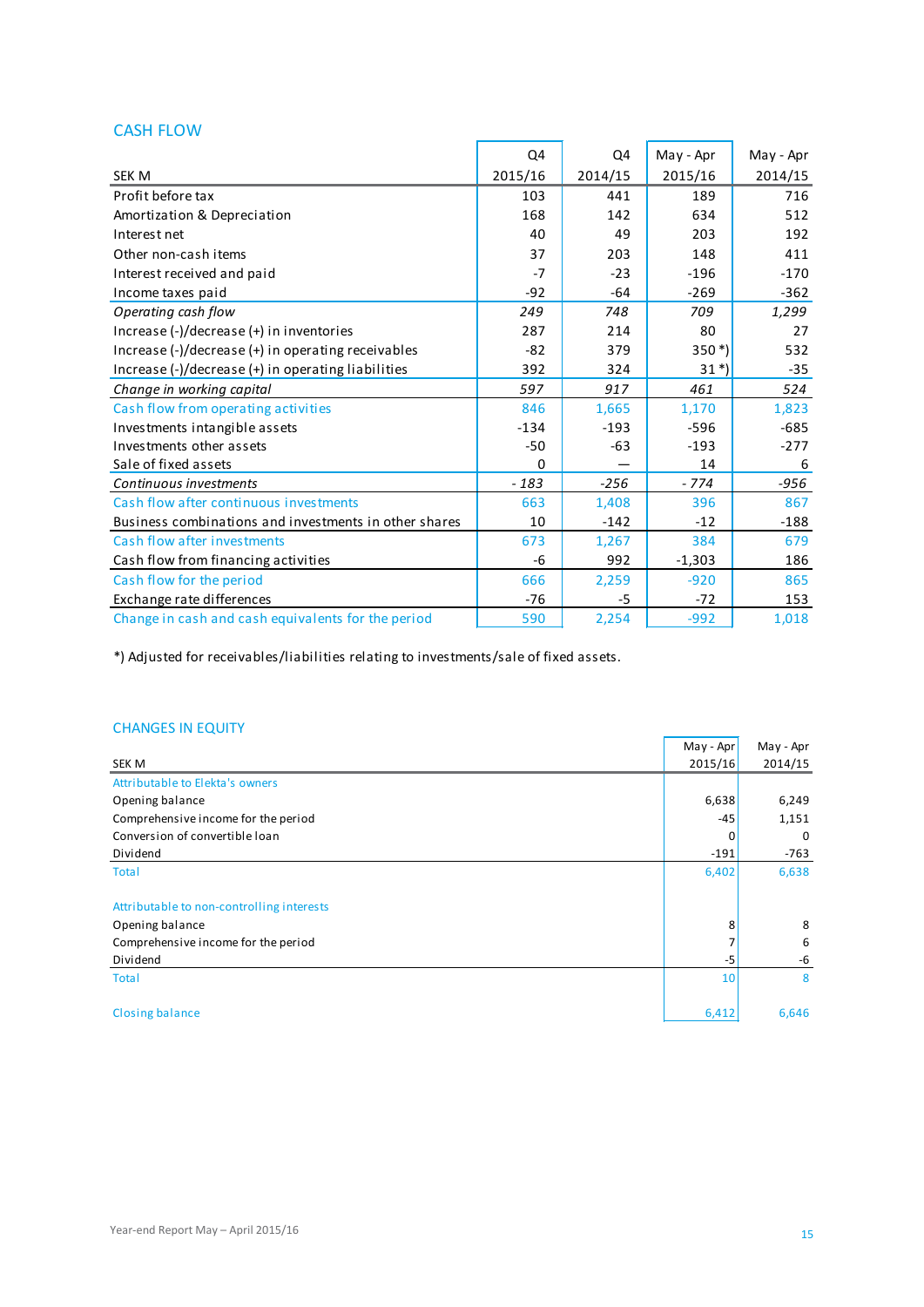# Financial instruments

The table below shows the Group's financial instruments for which fair value is different than carrying value. The fair value of all other financial instruments is assumed to correspond to the carrying value.

|                                         | Apr 30, 2016 |                   |        | Apr 30, 2015 |
|-----------------------------------------|--------------|-------------------|--------|--------------|
|                                         | Carrying     | Carrying          |        |              |
| SEK M                                   |              | amount Fair value | amount | Fair value   |
| Long-term interest-bearing liabilities  | 4.937        | 5.184             | 4.958  | 5.252        |
| Short-term interest-bearing liabilities | 13           | 13                | 1.075  | 1,093        |

The Group's financial assets and financial liabilities, which have been measured at fair value, have been categorized in the fair value hierarchy. The different levels are defined as follows:

- − Level 1: Quoted prices on an active market for identical assets or liabilities
- − Level 2: Other observable data than quoted prices included in Level 1, either directly (that is, price quotations) or indirectly (that is, obtained from price quotations)
- − Level 3: Data not based on observable market data

#### Financial instruments measured at fair value

|                                                                 |                | Apr 30, | Apr 30, |
|-----------------------------------------------------------------|----------------|---------|---------|
| <b>SEK M</b>                                                    | Level          | 2016    | 2015    |
| <b>FINANCIAL ASSETS</b>                                         |                |         |         |
| Financial assets measured at fair value through profit or loss: |                |         |         |
| Derivative financial instruments – non-hedging                  | 2              | 21      | 70      |
| Derivatives used for hedging purposes:                          |                |         |         |
| Derivative financial instruments – hedging                      | 2              | 27      | 15      |
| <b>Total financial assets</b>                                   |                | 48      | 85      |
| <b>FINANCIAL LIABILITIES</b>                                    |                |         |         |
| Financial liabilities at fair value through profit or loss:     |                |         |         |
| Derivative financial instruments – non-hedging                  | $\overline{2}$ | 17      | 44      |
| Contingent consideration                                        | 3              | 104     | 152     |
| Derivatives used for hedging purposes:                          |                |         |         |
| Derivative financial instruments - hedging                      | $\overline{2}$ | 36      | 133     |
| <b>Total financial liabilities</b>                              |                | 157     | 329     |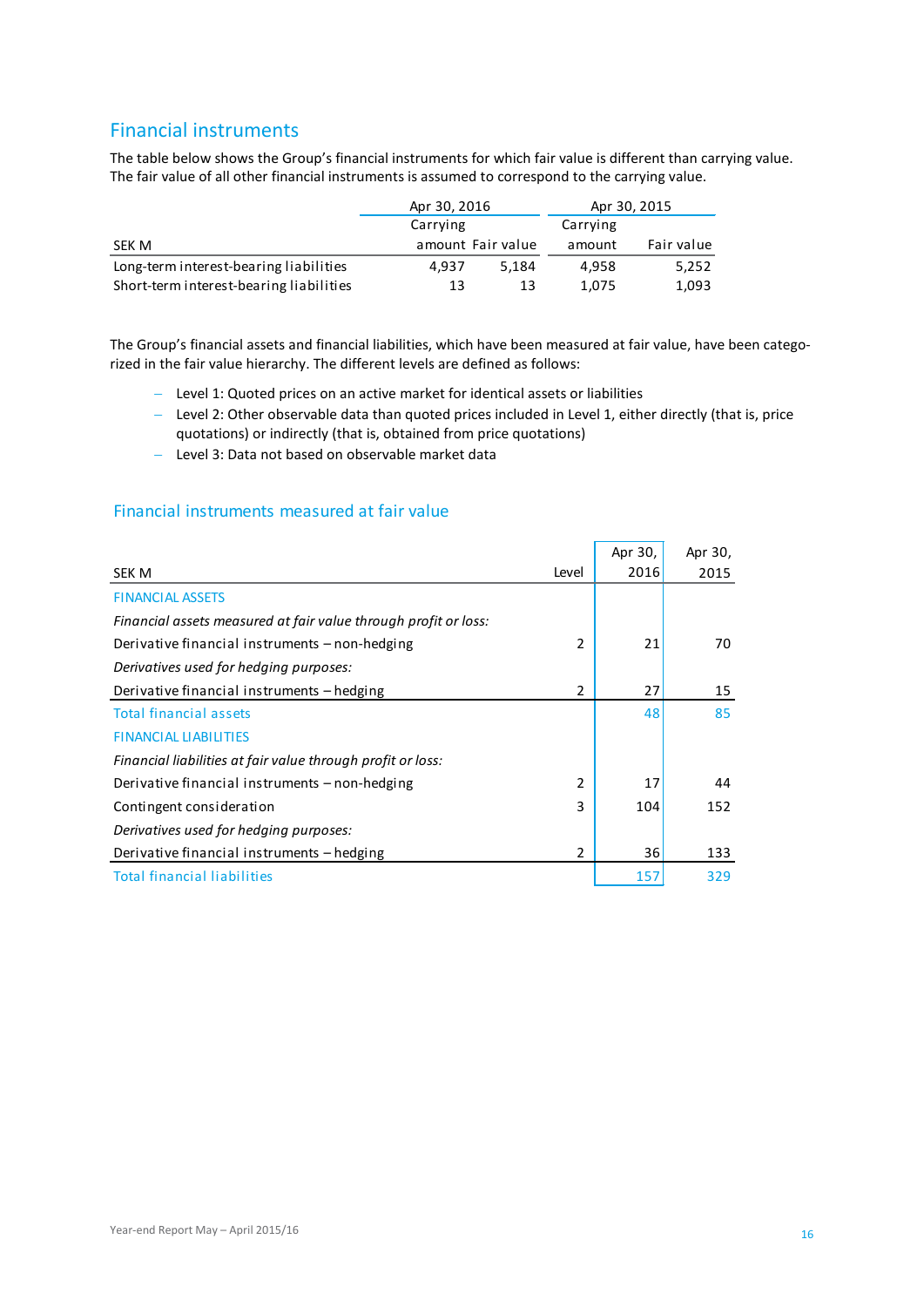#### KEY FIGURES

|                                   | May - Apr | May - Apr | May - Apr | May - Apr | May - Apr | May - Apr |
|-----------------------------------|-----------|-----------|-----------|-----------|-----------|-----------|
|                                   | 2010/11   | 2011/12   | 2012/13   | 2013/14   | 2014/15   | 2015/16   |
|                                   |           |           |           |           |           |           |
| Gross order bookings, SEK M       | n/a       | n/a       | n/a       | n/a       | 12,825    | 13,821    |
| Net order bookings, SEK M         | 9,061     | 10,815    | 12,117    | 12,253    | 11,907    | 12,880    |
| Net sales, SEK M                  | 7,904     | 9,048     | 10,339    | 10,694    | 10,839    | 11,221    |
| Operating result, SEK M           | 1,502     | 1,849     | 2,012     | 1,727     | 937       | 423       |
| Operating margin before non-      |           |           |           |           |           |           |
| recurring items, %                | 19        | 20        | 20        | 18        | 9         | 9         |
| Operating margin, %               | 19        | 20        | 19        | 16        | 9         | 4         |
| Profit margin, %                  | 19        | 19        | 17        | 14        | 7         | 2         |
| Shareholders' equity, SEK M       | 3,833     | 5,010     | 5,560     | 6,257     | 6,646     | 6,412     |
| Capital employed, SEK M           | 4,714     | 9,540     | 10,112    | 10,743    | 12,678    | 11,360    |
| Equity/assets ratio, %            | 43        | 33        | 34        | 35        | 31        | 33        |
| Net debt/equity ratio             | $-0.13$   | 0.53      | 0.36      | 0.36      | 0.42      | 0.42      |
| Return on shareholders' equity, % | 30        | 29        | 27        | 21        | 9         | 2         |
| Return on capital employed, %     | 35        | 28        | 21        | 17        | 9         | 4         |

#### DATA PER SHARE

|                                | May - Apr | May - Apr | May - Apr | May - Apr | May - Apr | May - Apr |
|--------------------------------|-----------|-----------|-----------|-----------|-----------|-----------|
|                                | 2010/11   | 2011/12   | 2012/13   | 2013/14   | 2014/15   | 2015/16   |
|                                |           |           |           |           |           |           |
| Earnings per share             |           |           |           |           |           |           |
| before dilution, SEK           | 2.76      | 3.26      | 3.52      | 3.01      | 1.45      | 0.36      |
| after dilution, SEK            | 2.73      | 3.23      | 3.52      | 3.00      | 1.45      | 0.36      |
| Cash flow per share            |           |           |           |           |           |           |
| before dilution, SEK           | 1.31      | $-7.07$   | 3.17      | 1.31      | 1.78      | 1.00      |
| after dilution, SEK            | 1.30      | $-7.01$   | 3.17      | 1.24      | 1.78      | 1.00      |
| Shareholders' equity per share |           |           |           |           |           |           |
| before dilution, SEK           | 10.22     | 13.19     | 14.55     | 16.39     | 17.41     | 16.79     |
| after dilution, SEK            | 10.61     | 13.31     | 14.55     | 20.32     | 17.41     | 16.79     |
| Average number of shares       |           |           |           |           |           |           |
| before dilution, 000s          | 373,364   | 376,431   | 380,672   | 381,277   | 381,287   | 381,288   |
| after dilution, 000s           | 378,028   | 380,125   | 380,672   | 400,686   | 381,287   | 381,288   |
| Number of shares at closing    |           |           |           |           |           |           |
| before dilution, 000s *)       | 374,951   | 378,991   | 381,270   | 381,287   | 381,287   | 381,288   |
| after dilution, 000s           | 383,618   | 384,284   | 381,270   | 400,696   | 381,287   | 381,288   |

In September 2012 a 4:1 share split was conducted. The data per share and number of shares has been restated pro forma. \*) Number of registered shares at closing excluding treasury shares (1,541,368 per April 30, 2016).

| Data per quarter                 | Q <sub>1</sub> | Q <sub>2</sub> | Q3    | Q4                                                                                              | Q <sub>1</sub> | Q2    | Q <sub>3</sub> | Q <sub>4</sub> | Q1     | Q <sub>2</sub> | Q3    | Q4    |
|----------------------------------|----------------|----------------|-------|-------------------------------------------------------------------------------------------------|----------------|-------|----------------|----------------|--------|----------------|-------|-------|
| SEK M                            |                |                |       | 2013/14 2013/14 2013/14 2013/14 2014/15 2014/15 2014/15 2014/15 2015/16 2015/16 2015/16 2015/16 |                |       |                |                |        |                |       |       |
| Gross order bookings             | n/a            | n/a            | n/a   | n/a                                                                                             | n/a            | n/a   | n/a            | n/a            | 2,569  | 3,398          | 2,616 | 5,238 |
| Net order bookings               | 2.027          | 3.101          | 3.224 | 3.901                                                                                           | 2.341          | 2.876 | 2.834          | 3,856          | 2.536  | 3.291          | 2,533 | 4.520 |
| Net sales                        | 1,912          | 2.443          | 2.385 | 3.954                                                                                           | 1,865          | 2,567 | 2,552          | 3,855          | 2,239  | 2,828          | 2,547 | 3,607 |
| EBITA before non-recurring items | 148            | 407            | 340   | 1.288                                                                                           | $-38$          | 397   | 345            | 601            | 41     | 444            | 263   | 742   |
| Operating result                 | 46             | 304            | 260   | 1.117                                                                                           | $-122$         | 310   | 250            | 499            | $-93$  | 304            | 56    | 155   |
| Cash flow from                   |                |                |       |                                                                                                 |                |       |                |                |        |                |       |       |
| operating activities             | $-391$         | 282            | 153   | 1.231                                                                                           | $-478$         | 436   | 200            | 1,665          | $-349$ | 346            | 327   | 846   |
|                                  |                |                |       |                                                                                                 |                |       |                |                |        |                |       |       |

#### Net order bookings growth based on unchanged exchange rates

|                                 | Ο1                                                                                              | Q <sub>2</sub> | Q3 | Q4    | Q1 | Q2    | Q3    | Q4    | Ο1    | Q2    | Q3     | Q4 |
|---------------------------------|-------------------------------------------------------------------------------------------------|----------------|----|-------|----|-------|-------|-------|-------|-------|--------|----|
|                                 | 2013/14 2013/14 2013/14 2013/14 2014/15 2014/15 2014/15 2014/15 2015/16 2015/16 2015/16 2015/16 |                |    |       |    |       |       |       |       |       |        |    |
| North & South America, %        | $-26$                                                                                           |                | 40 |       |    | -2    | -53   | $-31$ | 13    | $-18$ | 23     | 15 |
| Europe, Middle East & Africa, % | 18                                                                                              | 32             | 15 | 13    | 31 | $-33$ | 14    | $-27$ | $-30$ | 41    | $-43$  | 38 |
| Asia Pacific, %                 |                                                                                                 | $-1$           | -9 | $-23$ | -5 |       | $-23$ | 23    | 12    | -6    |        | -5 |
| Group, %                        |                                                                                                 | 10             | 15 | -3    |    | $-13$ | $-22$ | $-18$ | -5    |       | $-1.5$ | 16 |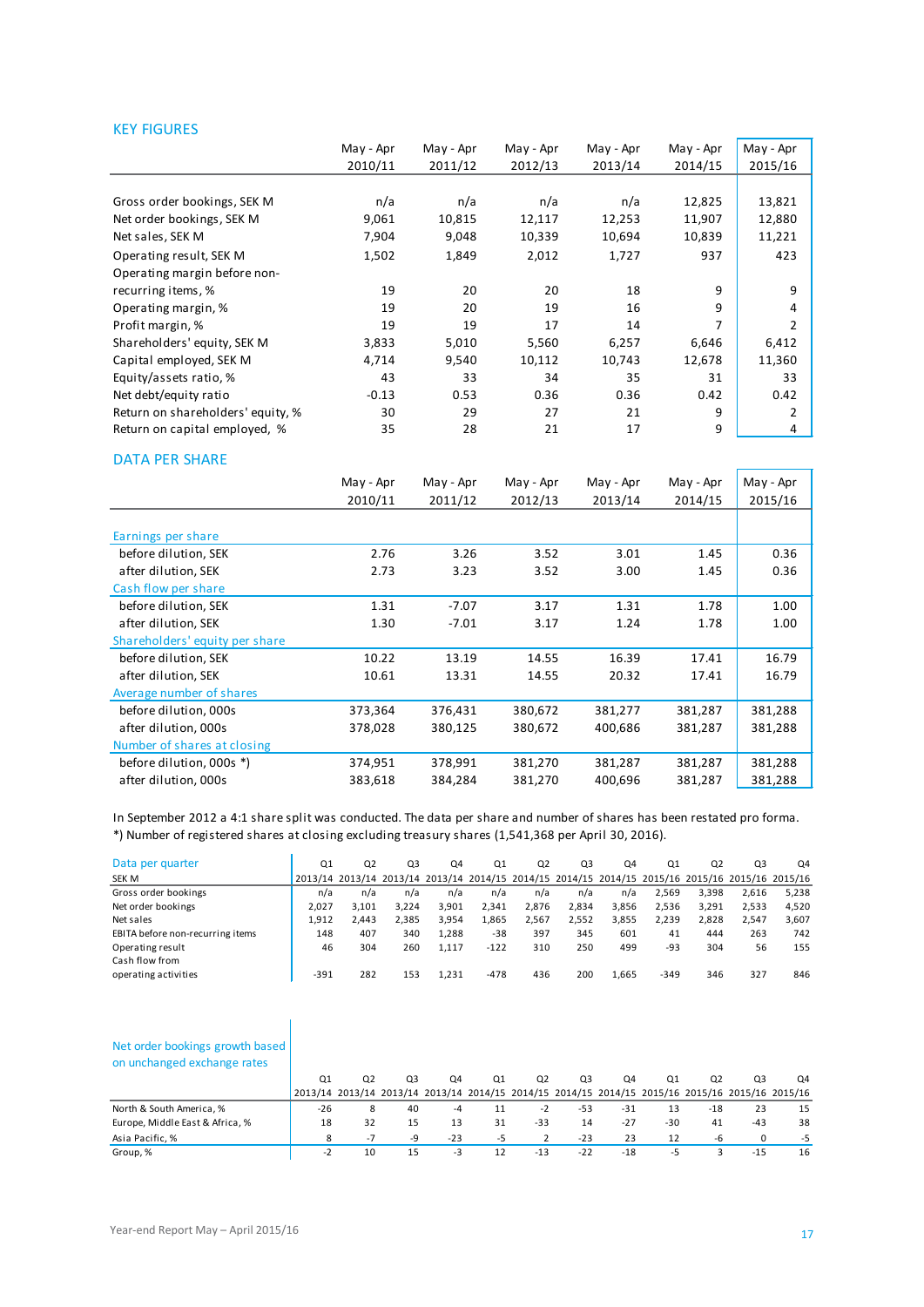# Segment reporting

Elekta applies geographical segmentation. Order bookings, net sales and contribution margin for respective region are reported to Elekta's CFO and CEO (chief operating decision makers). In the regions' operating expenses cost of products sold and expenses are directly attributable to the respective region reported. Global costs for R&D, marketing, management of product supply centers and Parent Company are not allocated per region. Currency exposure is concentrated to product supply centers. The majority of exchange differences in operations are reported in global costs.

#### Segment reporting

| May - Apr 2015/16                           |               | Europe,     |              |             |           |
|---------------------------------------------|---------------|-------------|--------------|-------------|-----------|
|                                             | North and     | Middle East |              |             | % of      |
| SEK M                                       | South America | and Africa  | Asia Pacific | Group total | net sales |
| Net sales                                   | 4,005         | 3,651       | 3,565        | 11,221      |           |
| Operating expenses                          | $-2,713$      | $-2,763$    | $-2,590$     | $-8,066$    | 72%       |
| Contribution margin                         | 1,292         | 888         | 975          | 3,155       | 28%       |
| Contribution margin, %                      | 32%           | 24%         | 27%          |             |           |
| Global costs                                |               |             |              | $-2,134$    | 19%       |
| Operating result before non-recurring items |               |             |              | 1,021       | 9%        |
| Non-recurring items                         |               |             |              | $-598$      |           |
| Operating result                            |               |             |              | 423         | 4%        |
| Net financial items                         |               |             |              | $-234$      |           |
| Income before tax                           |               |             |              | 189         |           |

| May - Apr 2014/15                           |               | Europe,     |              |             |           |
|---------------------------------------------|---------------|-------------|--------------|-------------|-----------|
|                                             | North and     | Middle East |              |             | % of      |
| SEK M                                       | South America | and Africa  | Asia Pacific | Group total | net sales |
| Net sales                                   | 3,651         | 3,829       | 3,359        | 10,839      |           |
| Operating expenses                          | $-2,573$      | $-2,790$    | $-2,579$     | $-7,942$    | 73%       |
| Contribution margin                         | 1,078         | 1,039       | 779          | 2,897       | 27%       |
| Contribution margin, %                      | 30%           | 27%         | 23%          |             |           |
| Global costs                                |               |             |              | $-1,957$    | 18%       |
| Operating result before non-recurring items |               |             |              | 940         | 9%        |
| Non-recurring items                         |               |             |              | $-3$        |           |
| Operating result                            |               |             |              | 937         | 9%        |
| Net financial items                         |               |             |              | $-221$      |           |
| Income before tax                           |               |             |              | 716         |           |

Elekta's operations are characterized by significant quarterly variations in delivery volumes and product mix, which have a direct impact on net sales and profits. This is accentuated when the operation is split into segments as is the impact of currency fluctuations between the years.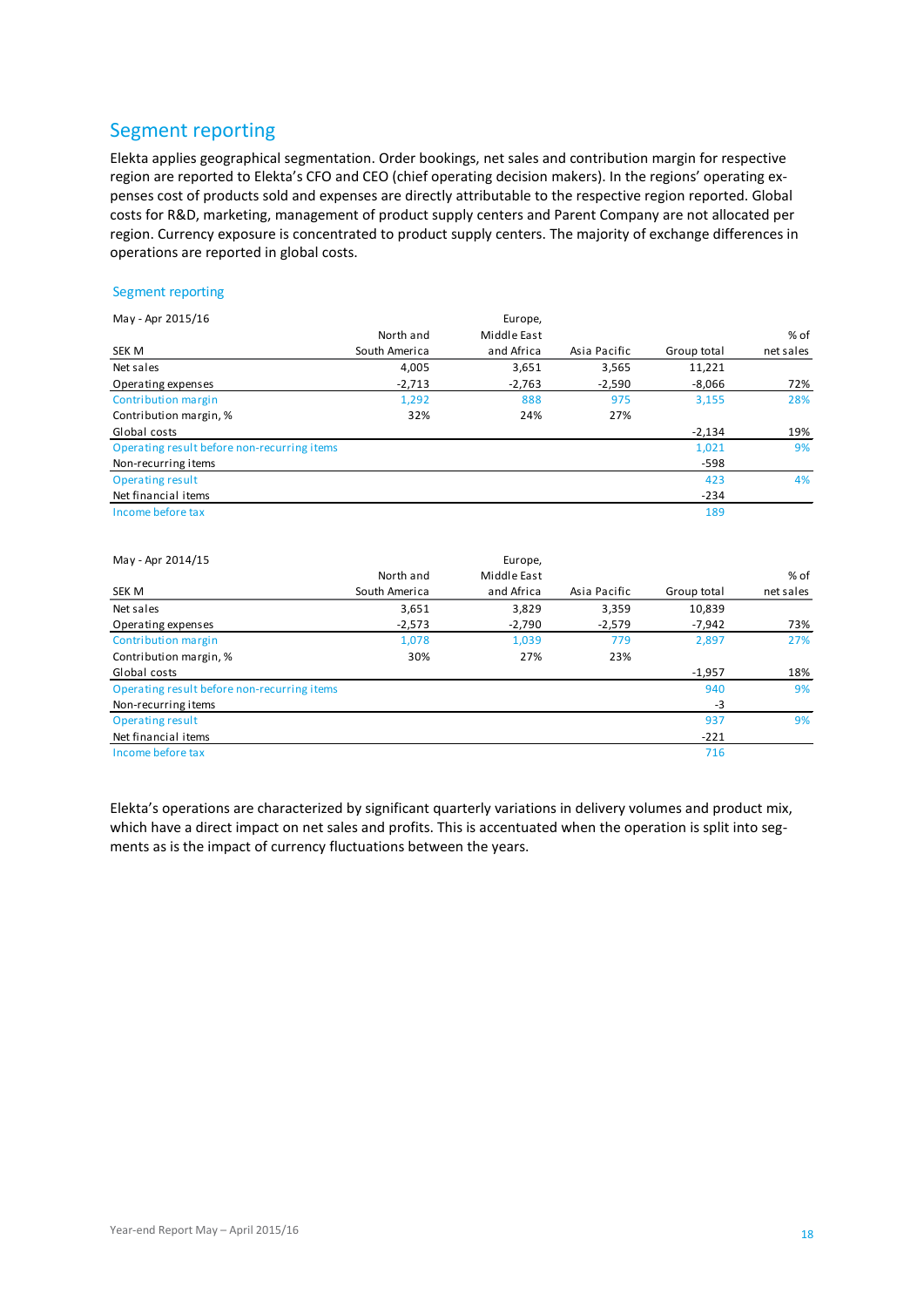#### PARENT COMPANY

### INCOME STATEMENT AND STATEMENT OF COMPREHENSIVE INCOME

|                                   | $May - Apr$ | May - Apr |
|-----------------------------------|-------------|-----------|
| SEK M                             | 2015/16     | 2014/15   |
| Operating expenses                | $-120$      | $-92$     |
| Financial net                     | 559         | 775       |
| Income after financial items      | 439         | 683       |
| Appropriations                    | 43          | $-16$     |
| Tax                               | 21          | -9        |
| Net income                        | 503         | 658       |
|                                   |             |           |
| Statement of comprehensive income |             |           |
| Net income                        | 503         | 658       |
| Other comprehensive income        |             | 9         |
| Total comprehensive income        | 503         | 667       |

#### BALANCE SHEET

|                                            | Apr 30, | Apr 30, |
|--------------------------------------------|---------|---------|
| <b>SEK M</b>                               | 2016    | 2015    |
| Non-current assets                         |         |         |
| Intangible assets                          | 83      |         |
| Shares in subsidiaries                     | 2,129   | 2,142   |
| Receivables from subsidaries               | 2,662   | 2,663   |
| Other financial assets                     | 73      | 96      |
| Deferred tax assets                        | 29      | 11      |
| <b>Total non-current assets</b>            | 4,976   | 4,912   |
| <b>Current assets</b>                      |         |         |
| Receivables from subsidaries               | 4,145   | 3,804   |
| Other current receivables                  | 35      | 46      |
| Cash and cash equivalents                  | 1,499   | 2,630   |
| <b>Total current assets</b>                | 5,679   | 6,480   |
| <b>Total assets</b>                        | 10,655  | 11,392  |
| Shareholders' equity                       | 2,631   | 2,319   |
| Untaxed reserves                           | 0       | 43      |
| Non-current liabilities                    |         |         |
| Long-term interest-bearing liabilities     | 4,935   | 4,958   |
| Long-term liabilities to Group companies   | 39      | 39      |
| Long-term provisions                       | 53      | 97      |
| <b>Total non-current liabilities</b>       | 5,027   | 5,093   |
| <b>Current liabilities</b>                 |         |         |
| Short-term interest-bearing liabilities    |         | 1,031   |
| Short-term liabilities to Group companies  | 2,752   | 2,700   |
| Short-term provisions                      | 29      |         |
| Other current liabilities                  | 216     | 206     |
| <b>Total current liabilities</b>           | 2,997   | 3,937   |
| Total shareholders' equity and liabilities | 10,655  | 11,392  |
| Assets pledged                             |         |         |
| Contingent liabilities                     | 1,014   | 1,213   |